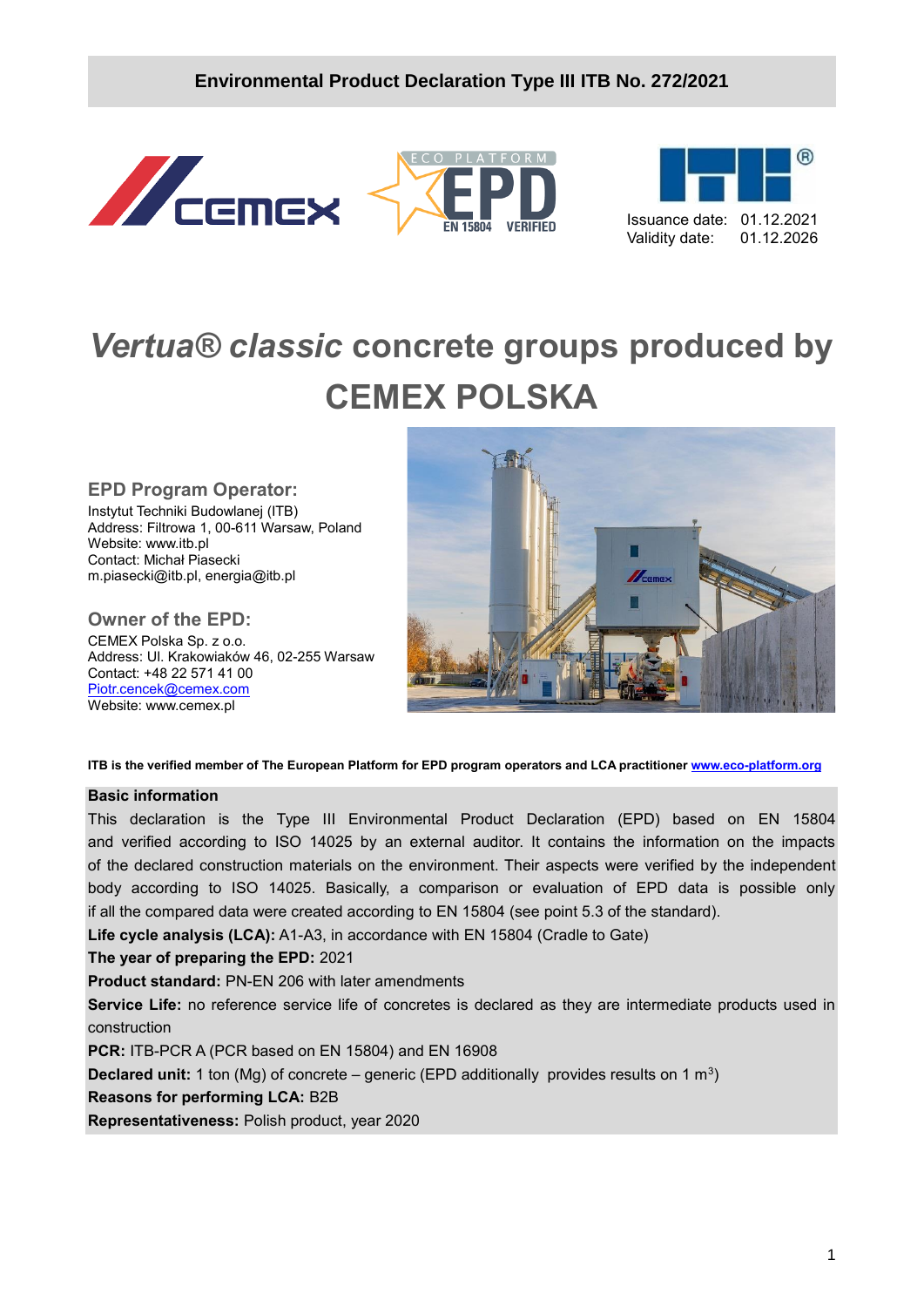### **BASIC INFORMATION**

**/2020** for these concretes are produced in Poland in 3 factories located at Chełm, Rudniki and Gdynia. The life-cycle Declaration covers 6 groups of concretes (generic) produced by 45 Cemex plants in Poland. Cements used assessment was carried out according to the following standards: PN-EN 15804, PN-EN ISO 14025, PN-EN ISO 14040 and the product categorization rules provided in document ITB PCR-A. Declared reference unit is 1 ton of concrete. All LCI data was collected by CEMEX from own plants between January and December 2020 (12 months) and gathered data is representative for production technology used in 2020. LCA assessment was carried out using internal ITB algorithms dedicated to calculate the LCA and data collected by the industry. CEM production (used in concretes) is characterized by high use of alternative fuels (80-90%) and consumed electricity based on renewable energy at the level of 100%. Also 30% (average) of renewable energy was used in the production of concrete in the factories.

## **PRODUCTS DESCRIPTION**

Concrete is specified and supplied in accordance with EN 206. Delivered to site on a just-in-time basis, mixed concrete may be cast into any conceivable shape with almost no limit on volume. When hardened, concrete can carry substantial compressive loads by itself, but is more frequently reinforced to substantially increase its tensile and flexural strength. Concrete is used for site-mixed structures, precast structures and structural precast products in buildings prefabricated structures and structural prefabricated products in buildings and buildings.

The product assessed is a generic 1 ton of mixed concrete, where the constituent proportions for six groups are provided in table 1.

|                     | Group I     | Group II     | ັ<br>Group III | Group IV     | Group V       | Group VI      |
|---------------------|-------------|--------------|----------------|--------------|---------------|---------------|
| cement              | $6 - 8%$    | $8 - 10%$    | 10-12%         | $12 - 14%$   | 14-16%        | 16-18%        |
| ash                 | $0 - 6.5%$  | $0 - 6.5%$   | $0 - 6.5%$     | $0-4.5%$     | $0-4.5%$      | $0 - 4.5%$    |
| sand                | 38-52%      | 34-48%       | $30 - 44%$     | 28-42%       | 26-40%        | 24-38%        |
| coarse<br>aggregate | $26 - 40%$  | $30 - 44%$   | 34-48%         | 37-51%       | 39-53%        | 41-55%        |
| admixtures          | $0 - 0.2%$  | $0.0 - 0.2%$ | $0.0 - 0.3\%$  | $0.0 - 0.3%$ | $0.0 - 0.4\%$ | $0.0 - 0.5\%$ |
| water               | $4.5 - 11%$ | $4.5 - 11%$  | 4.5-11%        | $6 - 10%$    | $6 - 10%$     | $6 - 10%$     |

**Table 1.** Concrete mix recipes for each group

Table 1 values represent a generic (averaged) factory produced mixed concrete produced in Poland by CEMEX. The composition of products complying with the EPD will vary depending on client's specification and application. More detailed information is available in the respective manufacturer's documentation (e.g. product data sheets).

## **LIFE CYCLE ASSESSMENT (LCA) – general rules applied**

#### **Unit**

The declared unit is 1 ton of representative concretes *Vertua® classic* (based on CEM III and CEM I mix) for a group I to VI (according to Table 1). Additionally the results are also presented for 1  $m<sup>3</sup>$  of the product.

#### **System boundary**

The EPD covers the product stage analysis ("cradle to gate") based on 45 concrete production plants data analyzed. The selected system boundaries comprise the production of input raw materials' extraction up to the finished product at the factory gate (ready concrete). The product stage contains: Module A1: extraction and processing of raw materials (ash, sand, gravel, additives, water, and cement (3 plants) and fuels, Module A2: transportation up to factory gate of raw materials and fuels, Module A3: concrete production (mixing). Inputs and processes of product system are presented in Figure 1.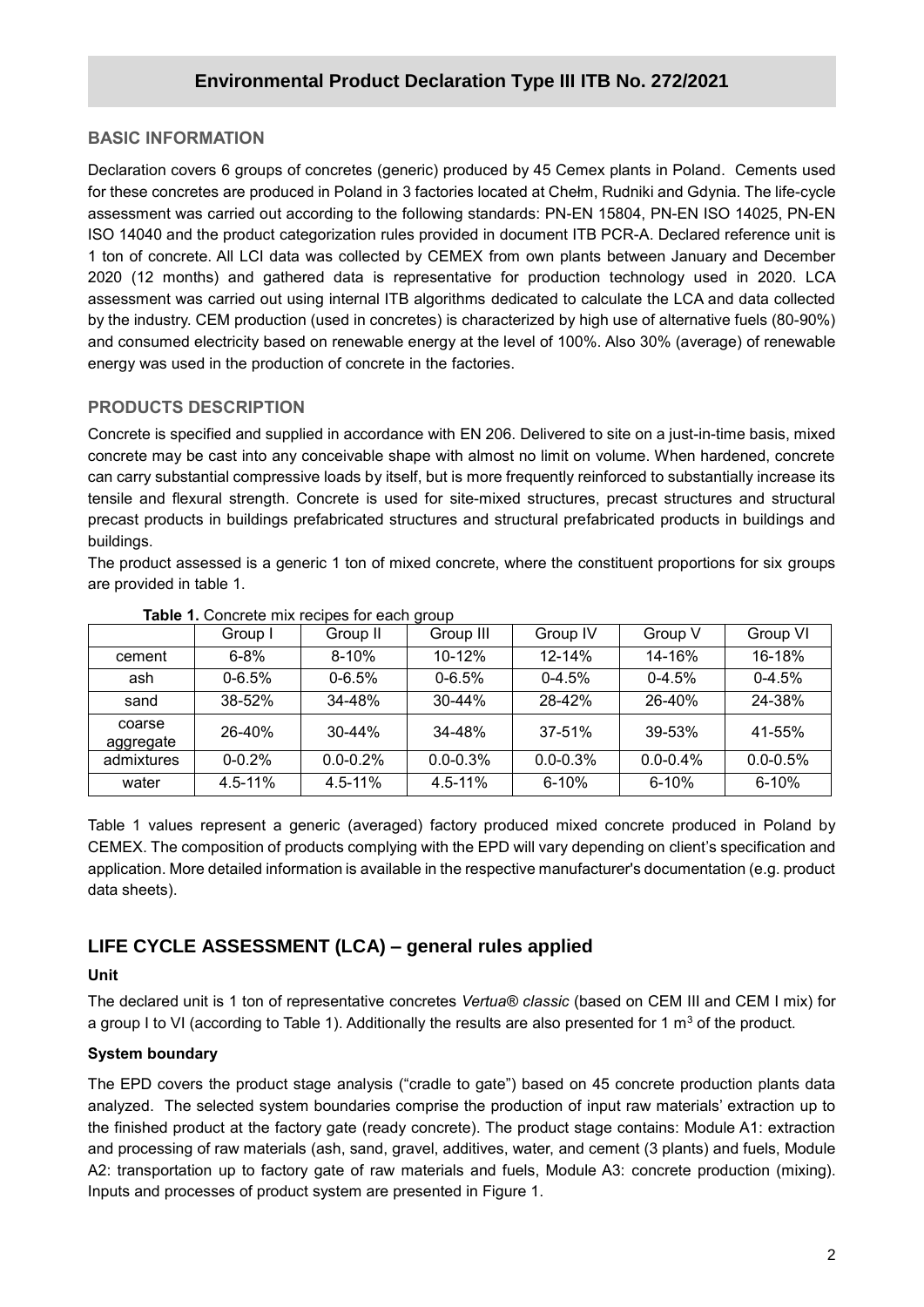

**Figure 1**. Concrete mix production - inputs and processes of the product system

#### **Allocation rules**

The allocation rules used for this EPD are based on general requirements provided in ITB PCR A and EN 15804. As no co-products are produced, the flow of materials and energy and the associated release of substances and energy into the environment are related exclusively to the concrete mix produced. Cements (produced by 3 cement plants of CEMEX in Poland) were used identified as the weighted average mass of production for each plant. In the case of fly ash, eco-product from electricity production used as a cement constituent, economic allocation was applied. Minimum 99.5% of impacts from the production lines were allocated to product covered by this declaration. Emissions allocated in clinker/cement production (module A1) are assessed using international methods for ETS system declaration. The specific prices for fly ash declared by the producer were used for the economic allocation. Calculations for GWP indicator are made taking into account gross and net emissions. The indicated gross value includes the  $CO<sub>2</sub>$  emissions from waste incineration (excluding biomass fraction of fuels), net-value excluding impacts from alternative waste-based fuels.

#### **System limits**

In this assessment, all information gathered from data collection for the production of concrete has been modelled, i.e. all raw materials used, the electrical energy and other fuels used, use of ancillary materials and all direct production waste. Transport data on input was considered. No cut-offs have been made in accordance with EN 15804. The machines and facilities (capital goods) required for and during production are excluded, as is transportation of employees. Calculations for GWP indicator are made taking into account gross and net emissions.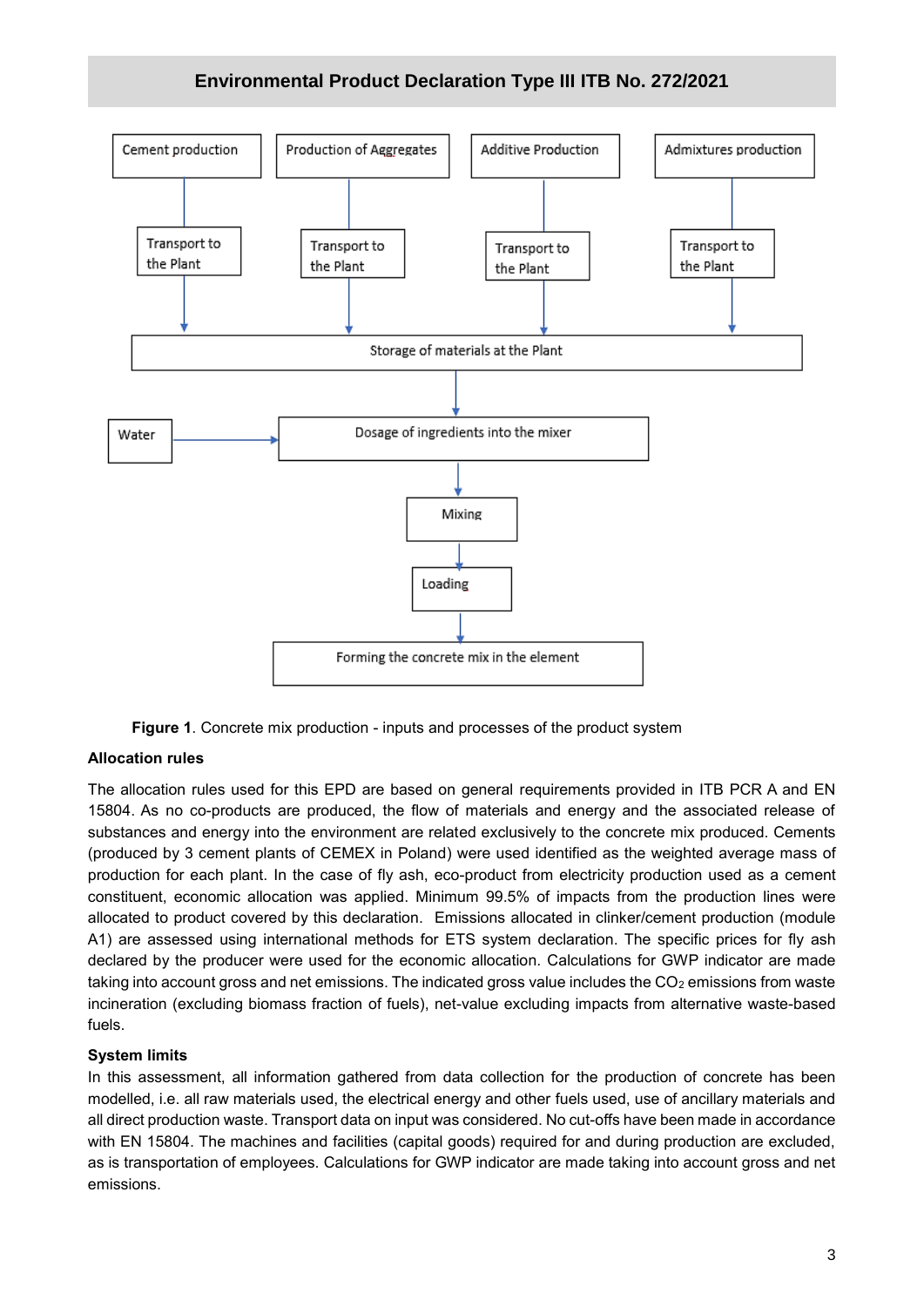#### **A1 – A2 Modules: Raw materials supply and transport**

**/2020** proportions. Chemical admixtures are used to reduce water content and improve fresh and hardened concrete Concrete according to EN 206 is made by mixing coarse and fine aggregates, cement and water in controlled properties. The averaged compositions of each class mix is provided in Table 1. Cement production used (A1) in concrete are characterized by high use of alternative fuels (80-90%) and consumed renewable electric energy at the level of 100%. Transport of input materials to production plants was inventoried. Most of the other additives, such as ash and aggregates, come from local suppliers.

#### **A3 Module Production**

Substrates for concrete production are transported to the plant and then stored in silos. Electricity is used for production (mixing). Substrates are weighed and mixed according to of the process shown in Figure 1. The production uses cements produced by the national CEMEX cement plants. The average level of renewable energy in the production of concrete is at the level of 30%. Environmental impacts related to ash have been taken into account on the basis of the economical allocation.

#### **Data collection period**

The data for manufacture of the declared products refer to period between 01.01.2020 – 31.12.2020 (1 year). The life cycle assessments were done for Poland as reference area.

#### **Data quality - production**

The values determined to calculate A1 (cement) and A3 originate from verified CEMEX LCI inventory data. A1 values (raw materials) were prepared considering specific EPDs, Ecoinvent data and economic allocation data processed for ashes.

#### **Assumptions and estimates**

The impacts of the representative products were aggregated for Poland using weighted average. Data regarding production per 1 ton of product were averaged for the analyzed production of each product class. Due to the difficulty of separating the cement production processes from concrete in six cases, the data were aggregated as A1-A3. For the calculations, the arithmetical averages of the ranges of possible substances included in the mix were adopted, in accordance with the manufacturer's declaration.

#### **Calculation rules**

LCA was done in accordance with ITB PCR A document. Characterization factors are CML ver. 4.2 based. ITB-LCA algorithms were used for impact calculations. Module A1 was calculated based on data from the database and specific EPDs (CEM I and CEM III). A3 and A2 are calculated based on the LCI questionnaire provided

by the manufacturer.

#### **Databases**

The background data for the processes come from the following databases: Ecoinvent v.3.7 (sand, water, wind electricity production for Poland, transport), specific EPD and specific emission reporting data for CEM I and CEM III production by Cemex in each of 3 plants, specific EPDs for a raw material (sand, aggregate, admixtures), allocated impacts for ash production calculated by ITB based on price and electricity production impacts, KOBiZE 2020 (combustion factors for selected fuels, polish electricity mix). Electricity provider PGE guarantees a certificate of origin of 100% renewable electricity used by CEMEX plants (Gdynia, Rudniki and Chełm). Specific (LCI) data quality analysis was a part of audit. The time related quality of the data used is valid (5 years).

#### **Comparability**

Basically, a comparison or an evaluation of EPD data is only possible if all the data sets to be compared were created according to EN 15804 and the building context, respectively the product-specific characteristics of performance, are taken into account. In practice, this means that concrete may be compared in a specific application with the selected usage scenario.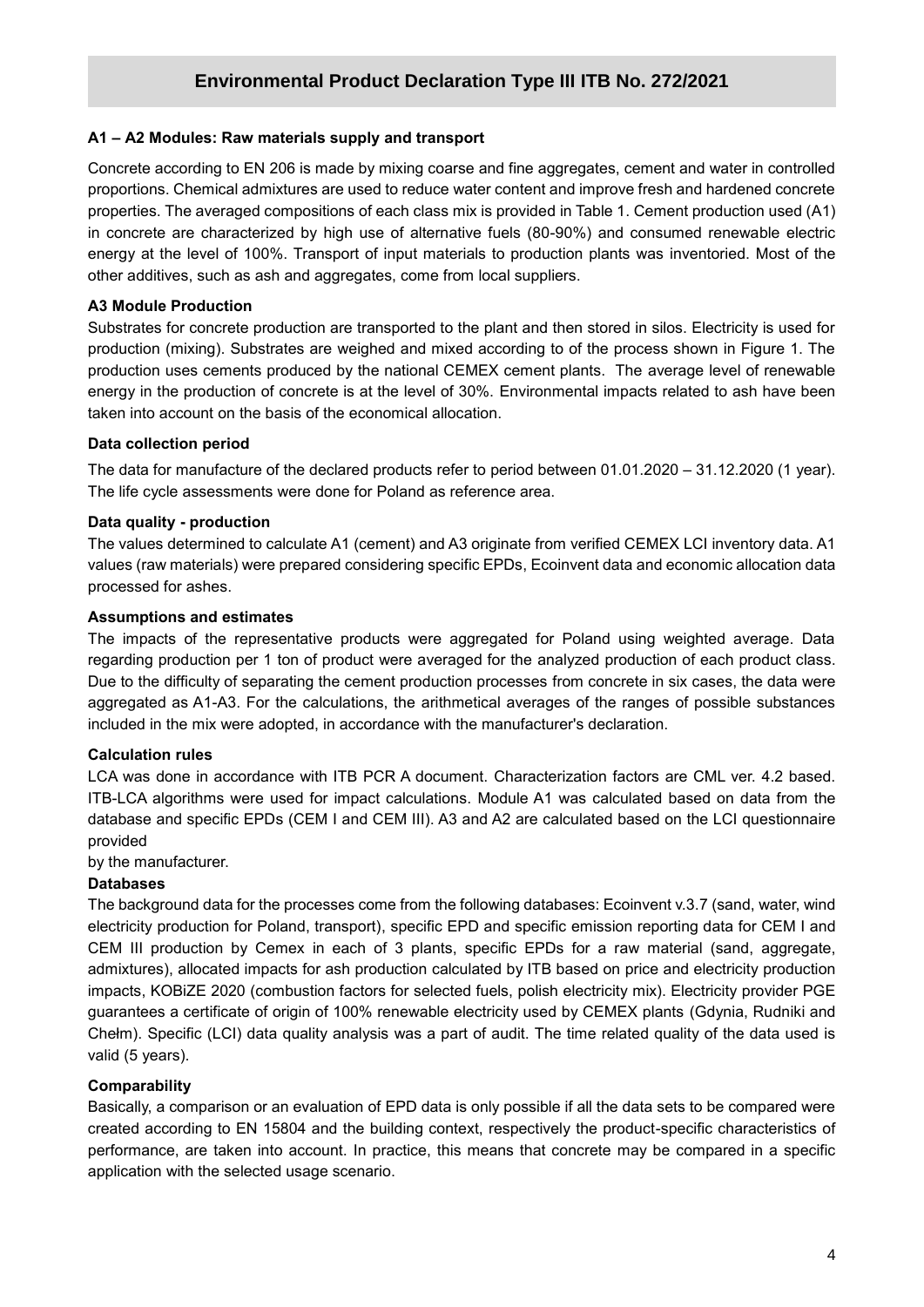## **LIFE CYCLE ASSESSMENT (LCA) - Results**

#### **Declared unit**

The declaration refers to the unit DU – 1 ton of concrete of group I to VI produced by CEMEX in Poland. The LCA results are presented for 1 ton (Tables 3-8) and 1  $m^3$  (Tables 9-14).

|  |  |  |  |  |  |  |  | Table 2. System boundaries (life stage modules included) in a product environmental assessment |  |
|--|--|--|--|--|--|--|--|------------------------------------------------------------------------------------------------|--|
|--|--|--|--|--|--|--|--|------------------------------------------------------------------------------------------------|--|

|                     | <b>Environmental assessment information</b><br>(MA - Module assessed, MNA - Module not assessed, INA - Indicator Not Assessed) |                |                                   |                                   |            |             |                |             |               |                           |                          |                           |                |                                                                     |                |                                    |
|---------------------|--------------------------------------------------------------------------------------------------------------------------------|----------------|-----------------------------------|-----------------------------------|------------|-------------|----------------|-------------|---------------|---------------------------|--------------------------|---------------------------|----------------|---------------------------------------------------------------------|----------------|------------------------------------|
|                     | Product stage                                                                                                                  |                |                                   | Construction<br>process           |            | Use stage   |                |             |               | End of life               |                          |                           |                | <b>Benefits</b><br>and loads<br>beyond<br>the<br>system<br>boundary |                |                                    |
| Raw material supply | Transport                                                                                                                      | Manufacturing  | construction site<br>Transport to | Construction-installation process | Jse        | Maintenance | Repair         | Replacement | Refurbishment | use<br>Operational energy | use<br>Operational water | Deconstruction demolition | Transport      | processing<br>Waste                                                 | Disposal       | Reuse-recovery-recycling potential |
| A <sub>1</sub>      | A <sub>2</sub>                                                                                                                 | A <sub>3</sub> | A4                                | A <sub>5</sub>                    | <b>B1</b>  | <b>B2</b>   | B <sub>3</sub> | <b>B4</b>   | <b>B5</b>     | <b>B6</b>                 | <b>B7</b>                | C <sub>1</sub>            | C <sub>2</sub> | C <sub>3</sub>                                                      | C <sub>4</sub> | D                                  |
| MA                  | MА                                                                                                                             | <b>MA</b>      | <b>MNA</b>                        | <b>MNA</b>                        | <b>MNA</b> | <b>MNA</b>  | <b>MNA</b>     | <b>MNA</b>  | <b>MNA</b>    | <b>MNA</b>                | <b>MNA</b>               | <b>MNA</b>                | <b>MNA</b>     | <b>MNA</b>                                                          | <b>MNA</b>     | <b>MNA</b>                         |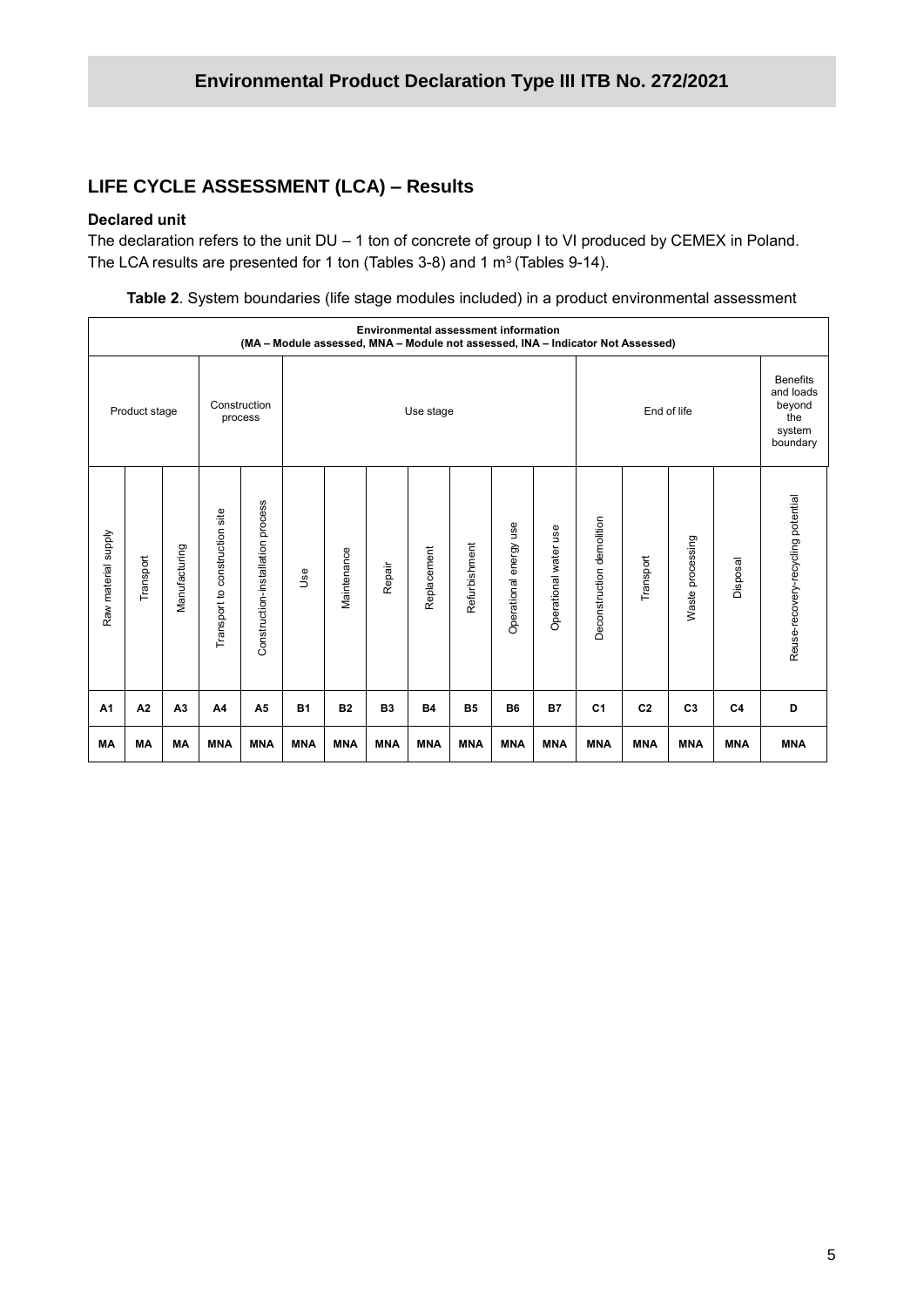**/2020 Table 3**. Environmental product characteristic – 1 ton of Group I *Vertua® classic* based on CEM I and CEM III mix

| Environmental impacts: (DU) 1 ton                                                                                             |                                    |                       |  |  |  |
|-------------------------------------------------------------------------------------------------------------------------------|------------------------------------|-----------------------|--|--|--|
|                                                                                                                               |                                    | $A1-A3$               |  |  |  |
| Indicator                                                                                                                     | Unit                               | CEM I and CEM III mix |  |  |  |
| Global warming potential (net value) <sup>1</sup>                                                                             | kg eq CO <sub>2</sub>              | 4.08E+01              |  |  |  |
| Global warming potential (gross value) <sup>2</sup>                                                                           | kg eq CO <sub>2</sub>              | 4.92E+01              |  |  |  |
| Depletion potential of the stratospheric ozone layer                                                                          | kg CFC 11                          | 3.86E-06              |  |  |  |
| Acidification potential of soil and water                                                                                     | kg SO <sub>2</sub>                 | 2.17E-01              |  |  |  |
| Formation potential of tropospheric ozone                                                                                     | kg Ethene                          | 5.48E-02              |  |  |  |
| Eutrophication potential                                                                                                      | kg (PO <sub>4</sub> ) <sup>3</sup> | $1.14E-01$            |  |  |  |
| Abiotic depletion potential (ADP-elements) for non-fossil<br>resources                                                        | kg Sb                              | 2.97E-01              |  |  |  |
| Abiotic depletion potential (ADP-fossil fuels) for fossil<br>resources                                                        | MJ                                 | 3.66E+02              |  |  |  |
| Environmental aspects: (DU) 1 ton                                                                                             |                                    |                       |  |  |  |
| Indicator                                                                                                                     | Unit                               | $A1-A3$               |  |  |  |
| Use of renewable primary energy excluding renewable<br>primary energy resources used as raw materials                         | MJ                                 | <b>INA</b>            |  |  |  |
| Use of renewable primary energy resources used as raw<br>materials                                                            | MJ                                 | <b>INA</b>            |  |  |  |
| Total use of renewable primary energy resources (primary<br>energy and primary energy resources used as raw<br>materials)     | MJ                                 | 1.48E+02              |  |  |  |
| Use of non-renewable primary energy excluding non-<br>renewable primary energy resources used as raw materials                | MJ                                 | <b>INA</b>            |  |  |  |
| Use of non-renewable primary energy resources used as<br>raw materials                                                        | MJ                                 | <b>INA</b>            |  |  |  |
| Total use of non-renewable primary energy resources<br>(primary energy and primary energy resources used as raw<br>materials) | MJ                                 | 4.16E+02              |  |  |  |
| Use of secondary material                                                                                                     | kg                                 | 3.59E+00              |  |  |  |
| Use of renewable secondary fuels                                                                                              | MJ                                 | 1.18E+02              |  |  |  |
| Use of non-renewable secondary fuels                                                                                          | MJ                                 | 4.96E+01              |  |  |  |
| Net use of fresh water                                                                                                        | m <sup>3</sup>                     | 2.19E+00              |  |  |  |
| Other environmental information describing waste categories: (DU) 1 ton                                                       |                                    |                       |  |  |  |
| Indicator                                                                                                                     | Unit                               | $A1-A3$               |  |  |  |
| Hazardous waste disposed                                                                                                      | kg                                 | 1.15E-02              |  |  |  |
| Non-hazardous waste disposed                                                                                                  | kg                                 | $1.02E + 01$          |  |  |  |
| Radioactive waste disposed                                                                                                    | kg                                 | 1.13E-03              |  |  |  |
| Components for re-use                                                                                                         | kg                                 | $0.00E + 00$          |  |  |  |
| Materials for recycling                                                                                                       | kg                                 | 3.33E-01              |  |  |  |
| Materials for energy recover                                                                                                  | kg                                 | $0.00E + 00$          |  |  |  |
| Exported energy                                                                                                               | MJ                                 | $0.00E + 00$          |  |  |  |

*1)net-value excludes alternative waste-based fuels in CEM production*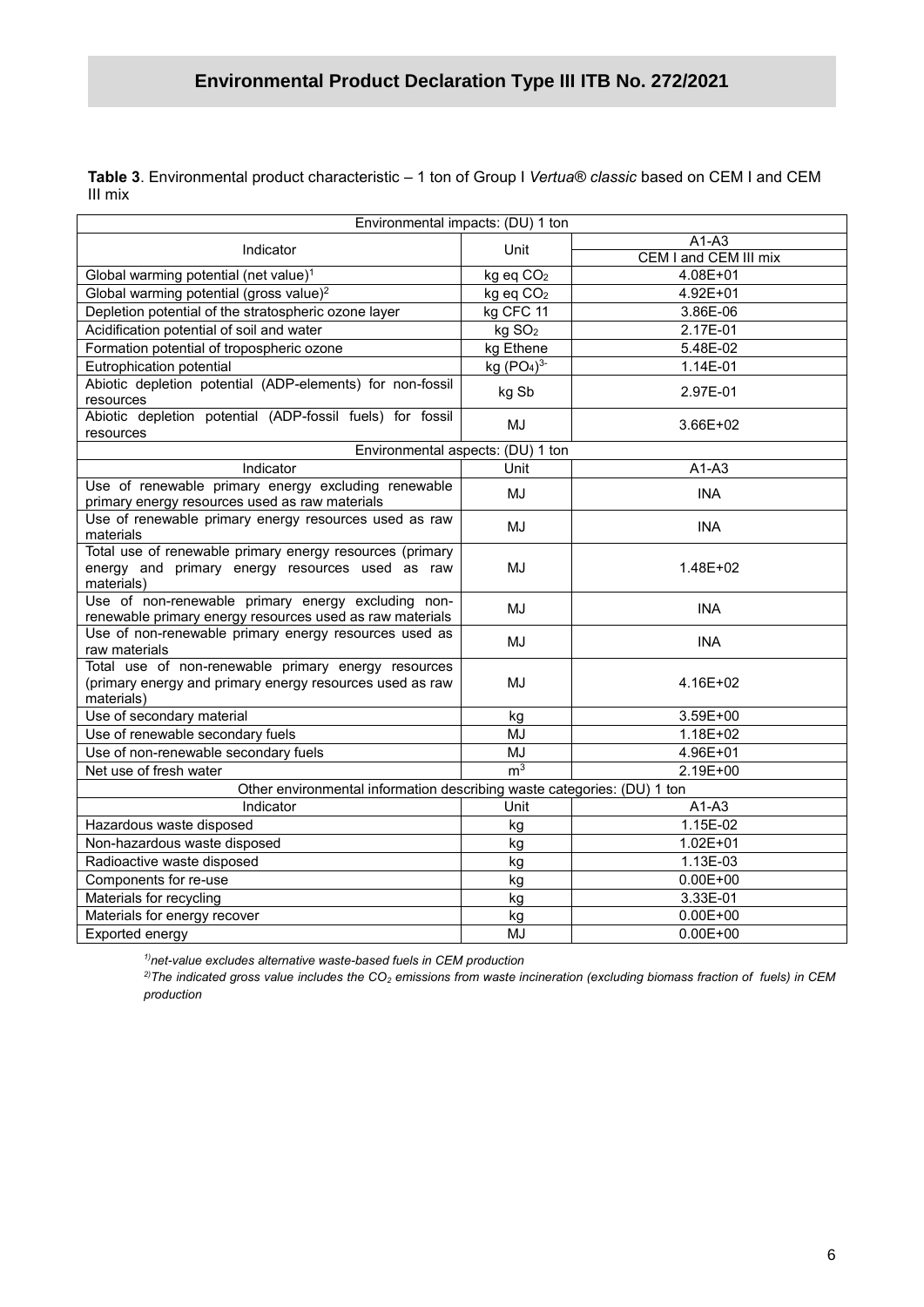**/2020 Table 4**. Environmental product characteristic – 1 ton of Group II *Vertua® classic* based on CEM I and CEM III mix

| Environmental impacts: (DU) 1 ton                                                                                             |                                    |                       |  |  |  |  |
|-------------------------------------------------------------------------------------------------------------------------------|------------------------------------|-----------------------|--|--|--|--|
| Indicator                                                                                                                     | Unit                               | $A1-A3$               |  |  |  |  |
|                                                                                                                               |                                    | CEM I and CEM III mix |  |  |  |  |
| Global warming potential (net value) <sup>1</sup>                                                                             | kg eq CO <sub>2</sub>              | 4.90E+01              |  |  |  |  |
| Global warming potential (gross value) <sup>2</sup>                                                                           | kg eq CO <sub>2</sub>              | 5.98E+01              |  |  |  |  |
| Depletion potential of the stratospheric ozone layer                                                                          | kg CFC 11                          | 4.43E-06              |  |  |  |  |
| Acidification potential of soil and water                                                                                     | kg SO <sub>2</sub>                 | 2.33E-01              |  |  |  |  |
| Formation potential of tropospheric ozone                                                                                     | kg Ethene                          | 6.68E-02              |  |  |  |  |
| Eutrophication potential                                                                                                      | kg (PO <sub>4</sub> ) <sup>3</sup> | 1.17E-01              |  |  |  |  |
| Abiotic depletion potential (ADP-elements) for non-fossil<br>resources                                                        | kg Sb                              | 3.41E-01              |  |  |  |  |
| Abiotic depletion potential (ADP-fossil fuels) for fossil<br>resources                                                        | MJ                                 | 3.81E+02              |  |  |  |  |
| Environmental aspects: (DU) 1 ton                                                                                             |                                    |                       |  |  |  |  |
| Indicator                                                                                                                     | Unit                               | $A1-A3$               |  |  |  |  |
| Use of renewable primary energy excluding renewable<br>primary energy resources used as raw materials                         | MJ                                 | <b>INA</b>            |  |  |  |  |
| Use of renewable primary energy resources used as raw<br>materials                                                            | MJ                                 | <b>INA</b>            |  |  |  |  |
| Total use of renewable primary energy resources (primary<br>energy and primary energy resources used as raw<br>materials)     | MJ                                 | 1.56E+02              |  |  |  |  |
| Use of non-renewable primary energy excluding non-<br>renewable primary energy resources used as raw materials                | MJ                                 | <b>INA</b>            |  |  |  |  |
| Use of non-renewable primary energy resources used as<br>raw materials                                                        | MJ                                 | <b>INA</b>            |  |  |  |  |
| Total use of non-renewable primary energy resources<br>(primary energy and primary energy resources used as raw<br>materials) | MJ                                 | 4.32E+02              |  |  |  |  |
| Use of secondary material                                                                                                     | kg                                 | 4.62E+00              |  |  |  |  |
| Use of renewable secondary fuels                                                                                              | MJ                                 | $1.52E + 02$          |  |  |  |  |
| Use of non-renewable secondary fuels                                                                                          | <b>MJ</b>                          | 6.38E+01              |  |  |  |  |
| Net use of fresh water                                                                                                        | m <sup>3</sup>                     | 2.34E+00              |  |  |  |  |
| Other environmental information describing waste categories: (DU) 1 ton                                                       |                                    |                       |  |  |  |  |
| Indicator                                                                                                                     | Unit                               | $A1-A3$               |  |  |  |  |
| Hazardous waste disposed                                                                                                      | kg                                 | 1.32E-02              |  |  |  |  |
| Non-hazardous waste disposed                                                                                                  | kg                                 | 1.06E+01              |  |  |  |  |
| Radioactive waste disposed                                                                                                    | kg                                 | 1.15E-03              |  |  |  |  |
| Components for re-use                                                                                                         | kg                                 | $0.00E + 00$          |  |  |  |  |
| Materials for recycling                                                                                                       | kg                                 | 4.28E-01              |  |  |  |  |
| Materials for energy recover                                                                                                  | kg                                 | $0.00E + 00$          |  |  |  |  |
| Exported energy                                                                                                               | MJ                                 | $0.00E + 00$          |  |  |  |  |

*1)net-value excludes alternative waste-based fuels in CEM production*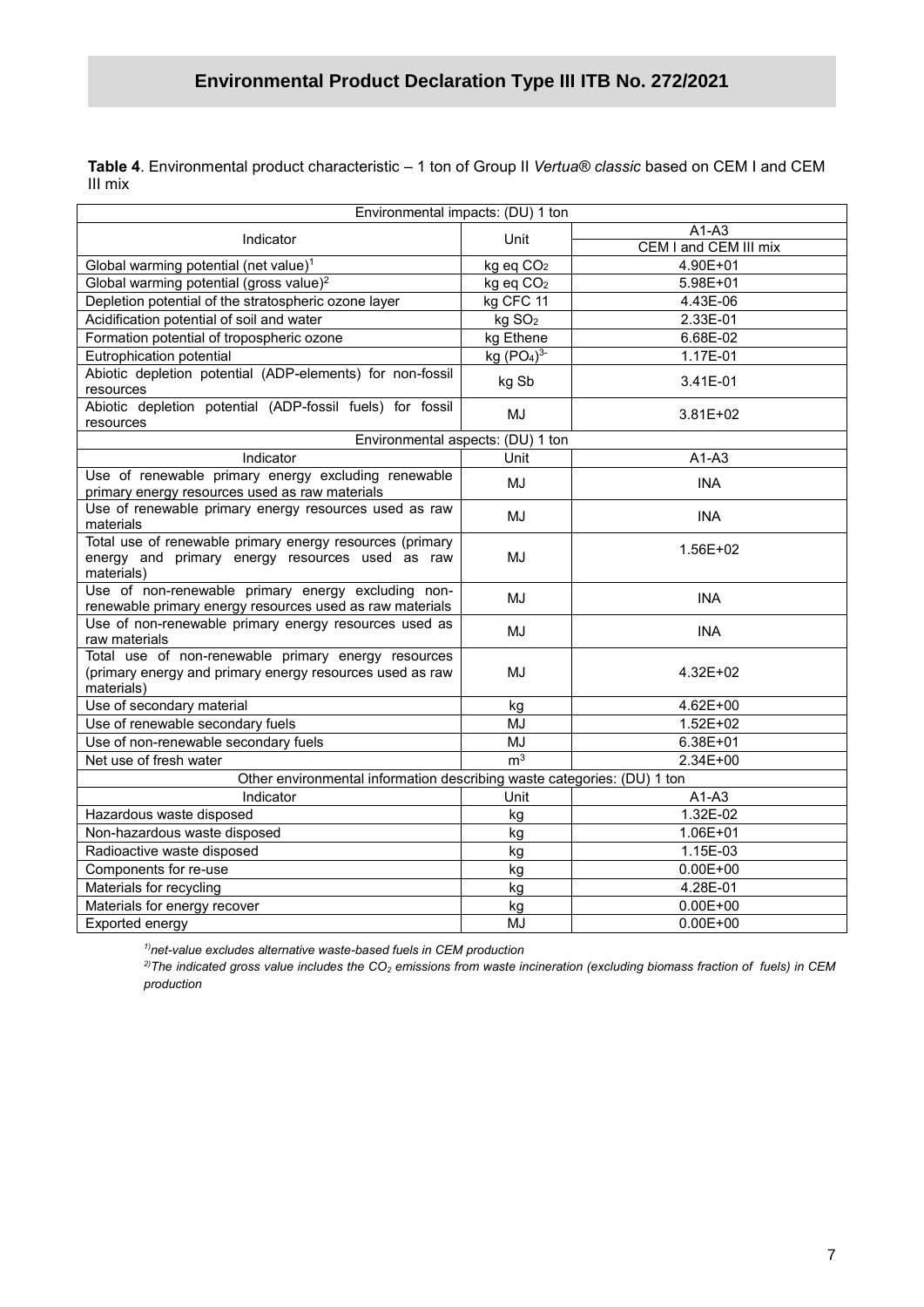**/2020 Table 5**. Environmental product characteristic –1 ton of Group III *Vertua® classic* based on CEM I and CEM III mix

| Environmental impacts: (DU) 1 ton                                                                                             |                                    |                       |  |  |  |  |
|-------------------------------------------------------------------------------------------------------------------------------|------------------------------------|-----------------------|--|--|--|--|
|                                                                                                                               |                                    | $A1-A3$               |  |  |  |  |
| Indicator                                                                                                                     | Unit                               | CEM I and CEM III mix |  |  |  |  |
| Global warming potential (net value) <sup>1</sup>                                                                             | kg eq CO <sub>2</sub>              | 5.68E+01              |  |  |  |  |
| Global warming potential (gross value) <sup>2</sup>                                                                           | kg eq CO <sub>2</sub>              | 7.00E+01              |  |  |  |  |
| Depletion potential of the stratospheric ozone layer                                                                          | kg CFC 11                          | 4.87E-06              |  |  |  |  |
| Acidification potential of soil and water                                                                                     | kg SO <sub>2</sub>                 | 2.39E-01              |  |  |  |  |
| Formation potential of tropospheric ozone                                                                                     | kg Ethene                          | 7.85E-02              |  |  |  |  |
| Eutrophication potential                                                                                                      | kg (PO <sub>4</sub> ) <sup>3</sup> | 1.14E-01              |  |  |  |  |
| Abiotic depletion potential (ADP-elements) for non-fossil<br>resources                                                        | kg Sb                              | 3.76E-01              |  |  |  |  |
| Abiotic depletion potential (ADP-fossil fuels) for fossil<br>resources                                                        | MJ                                 | 3.78E+02              |  |  |  |  |
| Environmental aspects: (DU) 1 ton                                                                                             |                                    |                       |  |  |  |  |
| Indicator                                                                                                                     | Unit                               | $A1-A3$               |  |  |  |  |
| Use of renewable primary energy excluding renewable<br>primary energy resources used as raw materials                         | MJ                                 | <b>INA</b>            |  |  |  |  |
| Use of renewable primary energy resources used as raw<br>materials                                                            | MJ                                 | <b>INA</b>            |  |  |  |  |
| Total use of renewable primary energy resources (primary<br>energy and primary energy resources used as raw<br>materials)     | MJ                                 | $1.57E + 02$          |  |  |  |  |
| Use of non-renewable primary energy excluding non-<br>renewable primary energy resources used as raw materials                | MJ                                 | <b>INA</b>            |  |  |  |  |
| Use of non-renewable primary energy resources used as<br>raw materials                                                        | MJ                                 | <b>INA</b>            |  |  |  |  |
| Total use of non-renewable primary energy resources<br>(primary energy and primary energy resources used as raw<br>materials) | MJ                                 | 4.27E+02              |  |  |  |  |
| Use of secondary material                                                                                                     | kg                                 | 5.65E+00              |  |  |  |  |
| Use of renewable secondary fuels                                                                                              | MJ                                 | 1.85E+02              |  |  |  |  |
| Use of non-renewable secondary fuels                                                                                          | <b>MJ</b>                          | 7.79E+01              |  |  |  |  |
| Net use of fresh water                                                                                                        | m <sup>3</sup>                     | 2.39E+00              |  |  |  |  |
| Other environmental information describing waste categories: (DU) 1 ton                                                       |                                    |                       |  |  |  |  |
| Indicator                                                                                                                     | Unit                               | $A1-A3$               |  |  |  |  |
| Hazardous waste disposed                                                                                                      | kg                                 | 1.50E-02              |  |  |  |  |
| Non-hazardous waste disposed                                                                                                  | kg                                 | 1.06E+01              |  |  |  |  |
| Radioactive waste disposed                                                                                                    | kg                                 | 1.09E-03              |  |  |  |  |
| Components for re-use                                                                                                         | kg                                 | $0.00E + 00$          |  |  |  |  |
| Materials for recycling                                                                                                       | kg                                 | 5.23E-01              |  |  |  |  |
| Materials for energy recover                                                                                                  | kg                                 | $0.00E + 00$          |  |  |  |  |
| Exported energy                                                                                                               | <b>MJ</b>                          | $0.00E + 00$          |  |  |  |  |

*1)net-value excludes alternative waste-based fuels in CEM production*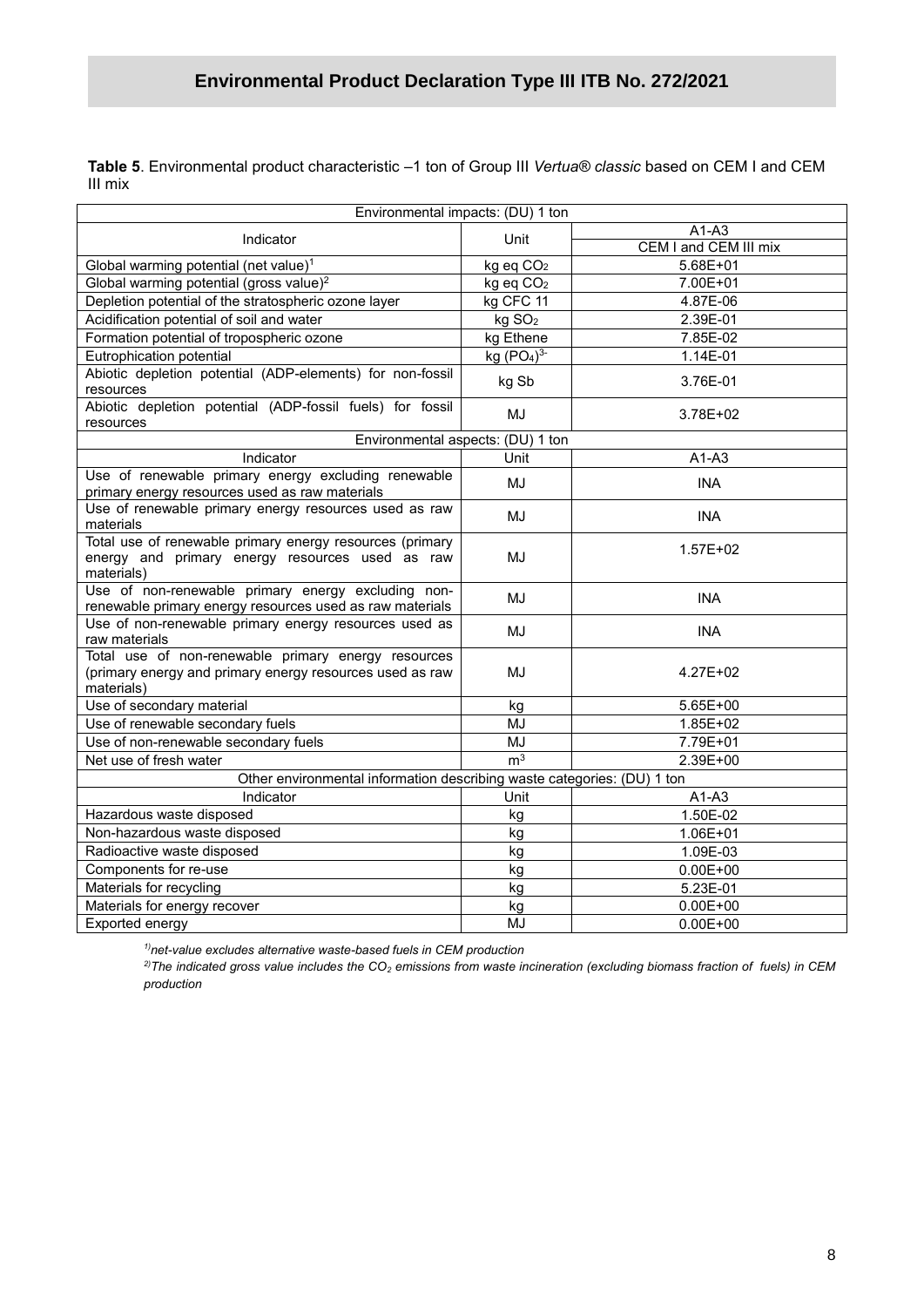**/2020 Table 6**. Environmental product characteristic – 1 ton of Group IV *Vertua® classic* based on CEM I and CEM III mix

| Environmental impacts: (DU) 1 ton                                                                                             |                       |                       |  |  |  |
|-------------------------------------------------------------------------------------------------------------------------------|-----------------------|-----------------------|--|--|--|
| Indicator                                                                                                                     | Unit                  | $A1-A3$               |  |  |  |
|                                                                                                                               |                       | CEM I and CEM III mix |  |  |  |
| Global warming potential (net value) <sup>1</sup>                                                                             | kg eq CO <sub>2</sub> | $6.46E + 01$          |  |  |  |
| Global warming potential (gross value) <sup>2</sup>                                                                           | kg eq CO <sub>2</sub> | 8.03E+01              |  |  |  |
| Depletion potential of the stratospheric ozone layer                                                                          | kg CFC 11             | 5.39E-06              |  |  |  |
| Acidification potential of soil and water                                                                                     | kg SO <sub>2</sub>    | 2.51E-01              |  |  |  |
| Formation potential of tropospheric ozone                                                                                     | kg Ethene             | 8.95E-02              |  |  |  |
| Eutrophication potential                                                                                                      | kg $(PO4)3$           | 1.14E-01              |  |  |  |
| Abiotic depletion potential (ADP-elements) for non-fossil<br>resources                                                        | kg Sb                 | 4.15E-01              |  |  |  |
| Abiotic depletion potential (ADP-fossil fuels) for fossil<br>resources                                                        | MJ                    | 3.83E+02              |  |  |  |
| Environmental aspects: (DU) 1 ton                                                                                             |                       |                       |  |  |  |
| Indicator                                                                                                                     | Unit                  | $A1-A3$               |  |  |  |
| Use of renewable primary energy excluding renewable<br>primary energy resources used as raw materials                         | MJ                    | <b>INA</b>            |  |  |  |
| Use of renewable primary energy resources used as raw<br>materials                                                            | MJ                    | <b>INA</b>            |  |  |  |
| Total use of renewable primary energy resources (primary<br>energy and primary energy resources used as raw<br>materials)     | MJ                    | $1.62E + 02$          |  |  |  |
| Use of non-renewable primary energy excluding non-<br>renewable primary energy resources used as raw materials                | MJ                    | <b>INA</b>            |  |  |  |
| Use of non-renewable primary energy resources used as<br>raw materials                                                        | MJ                    | <b>INA</b>            |  |  |  |
| Total use of non-renewable primary energy resources<br>(primary energy and primary energy resources used as raw<br>materials) | MJ                    | 4.32E+02              |  |  |  |
| Use of secondary material                                                                                                     | kg                    | 6.67E+00              |  |  |  |
| Use of renewable secondary fuels                                                                                              | MJ                    | 2.18E+02              |  |  |  |
| Use of non-renewable secondary fuels                                                                                          | MJ                    | $9.21E + 01$          |  |  |  |
| Net use of fresh water                                                                                                        | m <sup>3</sup>        | 2.50E+00              |  |  |  |
| Other environmental information describing waste categories: (DU) 1 ton                                                       |                       |                       |  |  |  |
| Indicator                                                                                                                     | Unit                  | $A1-A3$               |  |  |  |
| Hazardous waste disposed                                                                                                      | kg                    | 1.67E-02              |  |  |  |
| Non-hazardous waste disposed                                                                                                  | kg                    | 1.09E+01              |  |  |  |
| Radioactive waste disposed                                                                                                    | kg                    | 1.08E-03              |  |  |  |
| Components for re-use                                                                                                         | kg                    | $0.00E + 00$          |  |  |  |
| Materials for recycling                                                                                                       | kg                    | 6.18E-01              |  |  |  |
| Materials for energy recover                                                                                                  | kg                    | $0.00E + 00$          |  |  |  |
| Exported energy                                                                                                               | MJ                    | $0.00E + 00$          |  |  |  |

*1)net-value excludes alternative waste-based fuels in CEM production*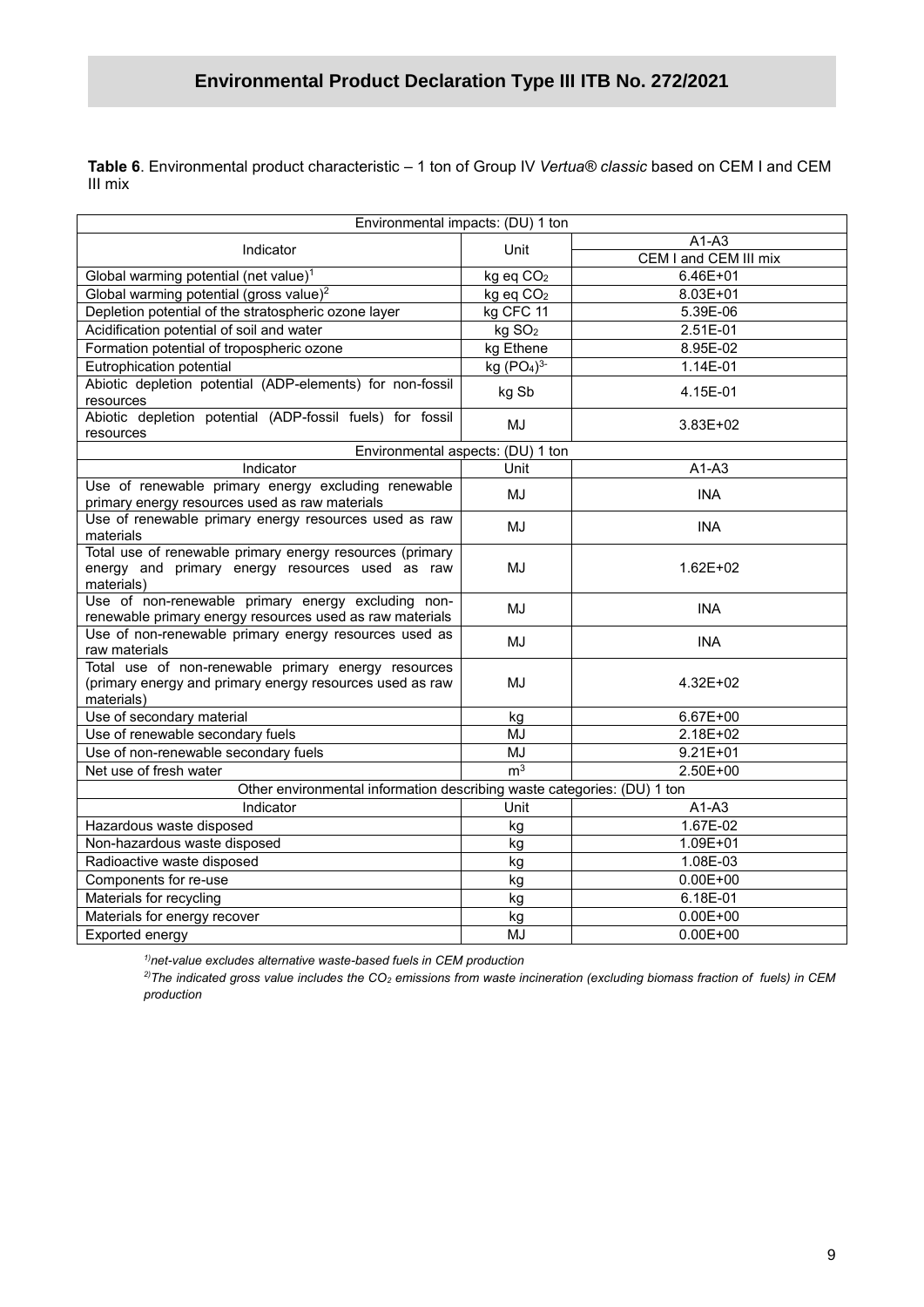**/2020 Table 7**. Environmental product characteristic – 1 ton of Group V *Vertua® classic* based on CEM I and CEM III mix

| Environmental impacts: (DU) 1 ton                                                                                             |                                   |                       |  |  |  |  |
|-------------------------------------------------------------------------------------------------------------------------------|-----------------------------------|-----------------------|--|--|--|--|
| Indicator                                                                                                                     | Unit                              | $A1-A3$               |  |  |  |  |
|                                                                                                                               |                                   | CEM I and CEM III mix |  |  |  |  |
| Global warming potential (net value) <sup>1</sup>                                                                             | kg eq CO <sub>2</sub>             | 7.33E+01              |  |  |  |  |
| Global warming potential (gross value) <sup>2</sup>                                                                           | kg eq CO <sub>2</sub>             | $9.13E + 01$          |  |  |  |  |
| Depletion potential of the stratospheric ozone layer                                                                          | kg CFC 11                         | 6.08E-06              |  |  |  |  |
| Acidification potential of soil and water                                                                                     | kg SO <sub>2</sub>                | 2.76E-01              |  |  |  |  |
| Formation potential of tropospheric ozone                                                                                     | kg Ethene                         | 1.02E-01              |  |  |  |  |
| Eutrophication potential                                                                                                      | kg $(PO4)3$                       | 1.24E-01              |  |  |  |  |
| Abiotic depletion potential (ADP-elements) for non-fossil<br>resources                                                        | kg Sb                             | 4.67E-01              |  |  |  |  |
| Abiotic depletion potential (ADP-fossil fuels) for fossil<br>resources                                                        | MJ                                | 4.15E+02              |  |  |  |  |
|                                                                                                                               | Environmental aspects: (DU) 1 ton |                       |  |  |  |  |
| Indicator                                                                                                                     | Unit                              | $A1-A3$               |  |  |  |  |
| Use of renewable primary energy excluding renewable<br>primary energy resources used as raw materials                         | MJ                                | <b>INA</b>            |  |  |  |  |
| Use of renewable primary energy resources used as raw<br>materials                                                            | MJ                                | <b>INA</b>            |  |  |  |  |
| Total use of renewable primary energy resources (primary<br>energy and primary energy resources used as raw<br>materials)     | MJ                                | 1.78E+02              |  |  |  |  |
| Use of non-renewable primary energy excluding non-<br>renewable primary energy resources used as raw materials                | MJ                                | <b>INA</b>            |  |  |  |  |
| Use of non-renewable primary energy resources used as<br>raw materials                                                        | MJ                                | <b>INA</b>            |  |  |  |  |
| Total use of non-renewable primary energy resources<br>(primary energy and primary energy resources used as raw<br>materials) | MJ                                | 4.68E+02              |  |  |  |  |
| Use of secondary material                                                                                                     | kg                                | 7.70E+00              |  |  |  |  |
| Use of renewable secondary fuels                                                                                              | MJ                                | 2.51E+02              |  |  |  |  |
| Use of non-renewable secondary fuels                                                                                          | MJ                                | 1.06E+02              |  |  |  |  |
| Net use of fresh water                                                                                                        | m <sup>3</sup>                    | 2.76E+00              |  |  |  |  |
| Other environmental information describing waste categories: (DU) 1 ton                                                       |                                   |                       |  |  |  |  |
| Indicator                                                                                                                     | Unit                              | $A1-A3$               |  |  |  |  |
| Hazardous waste disposed                                                                                                      | kg                                | 1.84E-02              |  |  |  |  |
| Non-hazardous waste disposed                                                                                                  | kg                                | $1.15E + 01$          |  |  |  |  |
| Radioactive waste disposed                                                                                                    | kg                                | 1.16E-03              |  |  |  |  |
| Components for re-use                                                                                                         | kg                                | $0.00E + 00$          |  |  |  |  |
| Materials for recycling                                                                                                       | kg                                | $7.13E-01$            |  |  |  |  |
| Materials for energy recover                                                                                                  | kg                                | $0.00E + 00$          |  |  |  |  |
| Exported energy                                                                                                               | MJ                                | $0.00E + 00$          |  |  |  |  |

*1)net-value excludes alternative waste-based fuels in CEM production*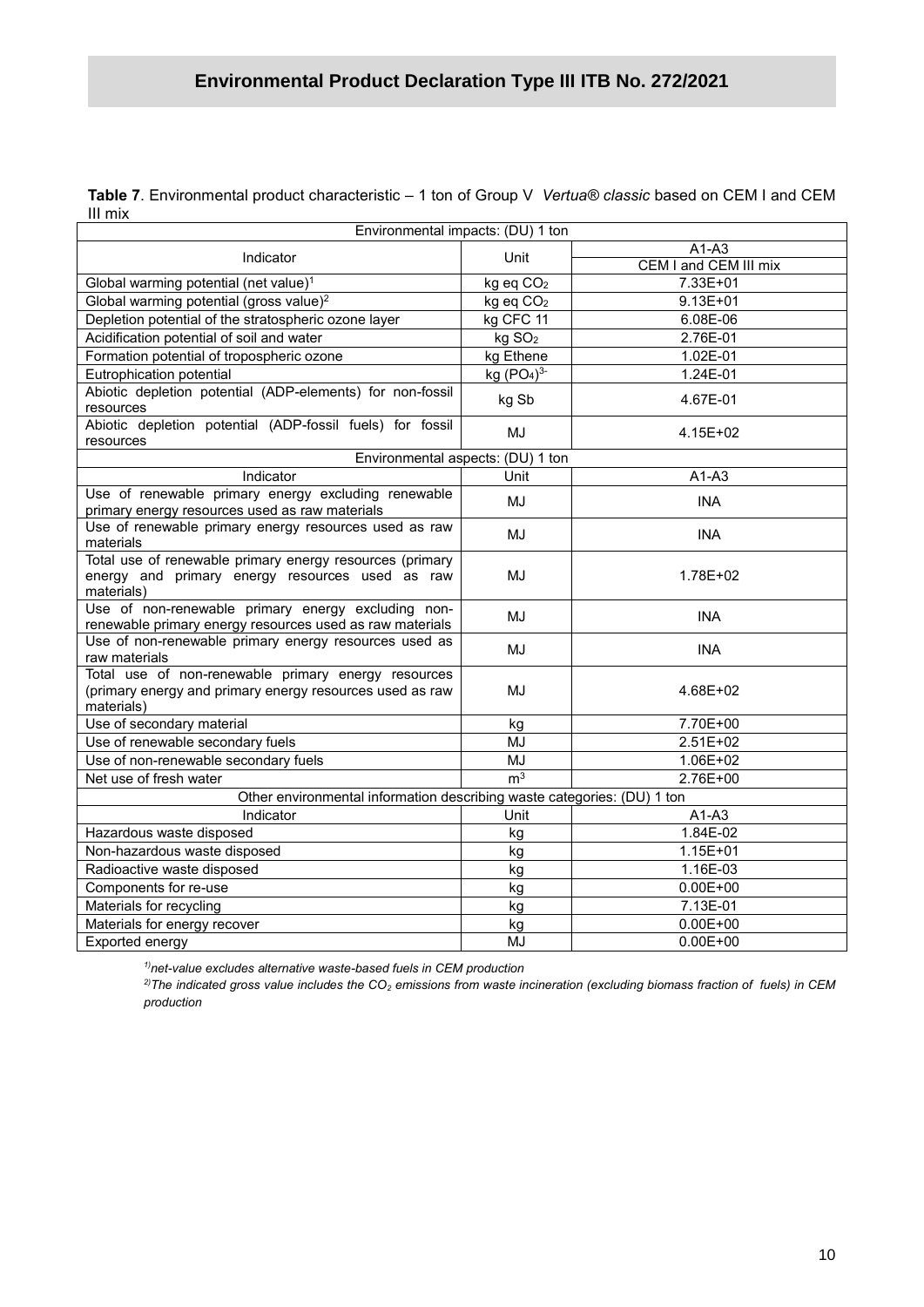**Table 8**. Environmental product characteristic – 1 ton of Group VI *Vertua® classic* based on CEM I and CEM III mix

| Environmental impacts: (DU) 1 ton                                                                                             |                       |                       |  |  |  |
|-------------------------------------------------------------------------------------------------------------------------------|-----------------------|-----------------------|--|--|--|
|                                                                                                                               |                       | $A1-A3$               |  |  |  |
| Indicator                                                                                                                     | Unit                  | CEM I and CEM III mix |  |  |  |
| Global warming potential (net value) <sup>1</sup>                                                                             | kg eq CO <sub>2</sub> | 8.14E+01              |  |  |  |
| Global warming potential (gross value) <sup>2</sup>                                                                           | kg eq CO <sub>2</sub> | $1.02E + 02$          |  |  |  |
| Depletion potential of the stratospheric ozone layer                                                                          | kg CFC 11             | 6.63E-06              |  |  |  |
| Acidification potential of soil and water                                                                                     | kg SO <sub>2</sub>    | 2.90E-01              |  |  |  |
| Formation potential of tropospheric ozone                                                                                     | kg Ethene             | 1.14E-01              |  |  |  |
| Eutrophication potential                                                                                                      | kg $(PO4)3$           | 1.25E-01              |  |  |  |
| Abiotic depletion potential (ADP-elements) for non-fossil<br>resources                                                        | kg Sb                 | 5.10E-01              |  |  |  |
| Abiotic depletion potential (ADP-fossil fuels) for fossil<br>resources                                                        | MJ                    | 4.26E+02              |  |  |  |
| Environmental aspects: (DU) 1 ton                                                                                             |                       |                       |  |  |  |
| Indicator                                                                                                                     | Unit                  | $A1-A3$               |  |  |  |
| Use of renewable primary energy excluding renewable                                                                           |                       |                       |  |  |  |
| primary energy resources used as raw materials                                                                                | MJ                    | <b>INA</b>            |  |  |  |
| Use of renewable primary energy resources used as raw<br>materials                                                            | MJ                    | <b>INA</b>            |  |  |  |
| Total use of renewable primary energy resources (primary<br>energy and primary energy resources used as raw<br>materials)     | MJ                    | 1.85E+02              |  |  |  |
| Use of non-renewable primary energy excluding non-<br>renewable primary energy resources used as raw materials                | MJ                    | <b>INA</b>            |  |  |  |
| Use of non-renewable primary energy resources used as<br>raw materials                                                        | MJ                    | <b>INA</b>            |  |  |  |
| Total use of non-renewable primary energy resources<br>(primary energy and primary energy resources used as raw<br>materials) | MJ                    | 4.79E+02              |  |  |  |
| Use of secondary material                                                                                                     | kg                    | 8.73E+00              |  |  |  |
| Use of renewable secondary fuels                                                                                              | MJ                    | 2.85E+02              |  |  |  |
| Use of non-renewable secondary fuels                                                                                          | MJ                    | 1.20E+02              |  |  |  |
| Net use of fresh water                                                                                                        | m <sup>3</sup>        | 2.89E+00              |  |  |  |
| Other environmental information describing waste categories: (DU) 1 ton                                                       |                       |                       |  |  |  |
| Indicator                                                                                                                     | Unit                  | $A1-A3$               |  |  |  |
| Hazardous waste disposed                                                                                                      | kg                    | 2.02E-02              |  |  |  |
| Non-hazardous waste disposed                                                                                                  | kg                    | 1.19E+01              |  |  |  |
| Radioactive waste disposed                                                                                                    | kg                    | 1.16E-03              |  |  |  |
| Components for re-use                                                                                                         | kg                    | $0.00E + 00$          |  |  |  |
| Materials for recycling                                                                                                       | kg                    | 8.08E-01              |  |  |  |
| Materials for energy recover                                                                                                  | kg                    | $0.00E + 00$          |  |  |  |
| Exported energy                                                                                                               | MJ                    | $0.00E + 00$          |  |  |  |

*1)net-value excludes alternative waste-based fuels in CEM production*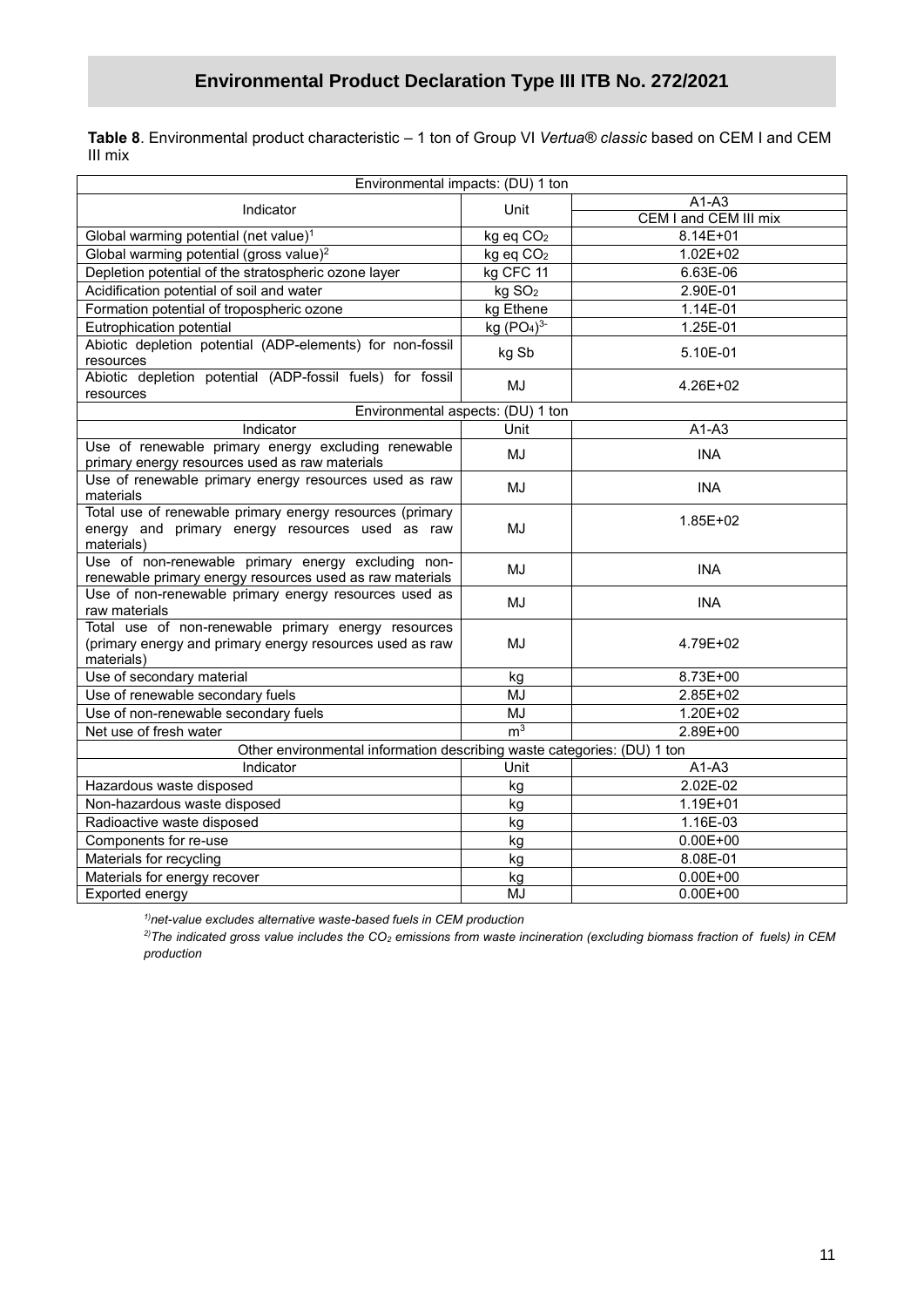**Table 9**. Environmental product characteristic – 1 m<sup>3</sup> of Group I *Vertua® classic* based on CEM I and CEM III mix

| Environmental impacts: (DU) 1 m <sup>3</sup>                                                                                  |                       |                                  |  |  |  |
|-------------------------------------------------------------------------------------------------------------------------------|-----------------------|----------------------------------|--|--|--|
|                                                                                                                               |                       |                                  |  |  |  |
| Indicator                                                                                                                     | Unit                  | $A1-A3$<br>CEM I and CEM III mix |  |  |  |
| Global warming potential (net value) <sup>1</sup>                                                                             | kg eq CO <sub>2</sub> | $9.37E + 01$                     |  |  |  |
| Global warming potential (gross value) <sup>2</sup>                                                                           | kg eq CO <sub>2</sub> | $1.13E + 02$                     |  |  |  |
| Depletion potential of the stratospheric ozone layer                                                                          | kg CFC 11             | 8.88E-06                         |  |  |  |
| Acidification potential of soil and water                                                                                     | kg SO <sub>2</sub>    | 4.99E-01                         |  |  |  |
| Formation potential of tropospheric ozone                                                                                     | kg Ethene             | 1.26E-01                         |  |  |  |
| Eutrophication potential                                                                                                      | kg $(PO4)3$           | 2.63E-01                         |  |  |  |
| Abiotic depletion potential (ADP-elements) for non-fossil<br>resources                                                        | kg Sb                 | 6.83E-01                         |  |  |  |
| Abiotic depletion potential (ADP-fossil fuels) for fossil<br>resources                                                        | MJ                    | 8.43E+02                         |  |  |  |
| Environmental aspects: (DU) 1 m <sup>3</sup>                                                                                  |                       |                                  |  |  |  |
| Indicator                                                                                                                     | Unit                  | $A1-A3$                          |  |  |  |
| Use of renewable primary energy excluding renewable<br>primary energy resources used as raw materials                         | MJ                    | <b>INA</b>                       |  |  |  |
| Use of renewable primary energy resources used as raw<br>materials                                                            | MJ                    | <b>INA</b>                       |  |  |  |
| Total use of renewable primary energy resources (primary<br>energy and primary energy resources used as raw<br>materials)     | MJ                    | $3.24E + 02$                     |  |  |  |
| Use of non-renewable primary energy excluding non-<br>renewable primary energy resources used as raw materials                | MJ                    | <b>INA</b>                       |  |  |  |
| Use of non-renewable primary energy resources used as<br>raw materials                                                        | MJ                    | <b>INA</b>                       |  |  |  |
| Total use of non-renewable primary energy resources<br>(primary energy and primary energy resources used as raw<br>materials) | MJ                    | $9.91E + 02$                     |  |  |  |
| Use of secondary material                                                                                                     | kg                    | 5.30E+00                         |  |  |  |
| Use of renewable secondary fuels                                                                                              | MJ                    | $1.62E + 02$                     |  |  |  |
| Use of non-renewable secondary fuels                                                                                          | MJ                    | $5.82E + 01$                     |  |  |  |
| Net use of fresh water                                                                                                        | m <sup>3</sup>        | 4.73E+00                         |  |  |  |
| Other environmental information describing waste categories: (DU) 1 m <sup>3</sup>                                            |                       |                                  |  |  |  |
| Indicator                                                                                                                     | Unit                  | $A1-A3$                          |  |  |  |
| Hazardous waste disposed                                                                                                      | kg                    | 2.64E-02                         |  |  |  |
| Non-hazardous waste disposed                                                                                                  | kg                    | 2.34E+01                         |  |  |  |
| Radioactive waste disposed                                                                                                    | kg                    | 2.61E-03                         |  |  |  |
| Components for re-use                                                                                                         | kg                    | $0.00E + 00$                     |  |  |  |
| Materials for recycling                                                                                                       | kg                    | 7.65E-01                         |  |  |  |
| Materials for energy recover                                                                                                  | kg                    | $0.00E + 00$                     |  |  |  |
| Exported energy                                                                                                               | MJ                    | $0.00E + 00$                     |  |  |  |

*1)net-value excludes alternative waste-based fuels in CEM production*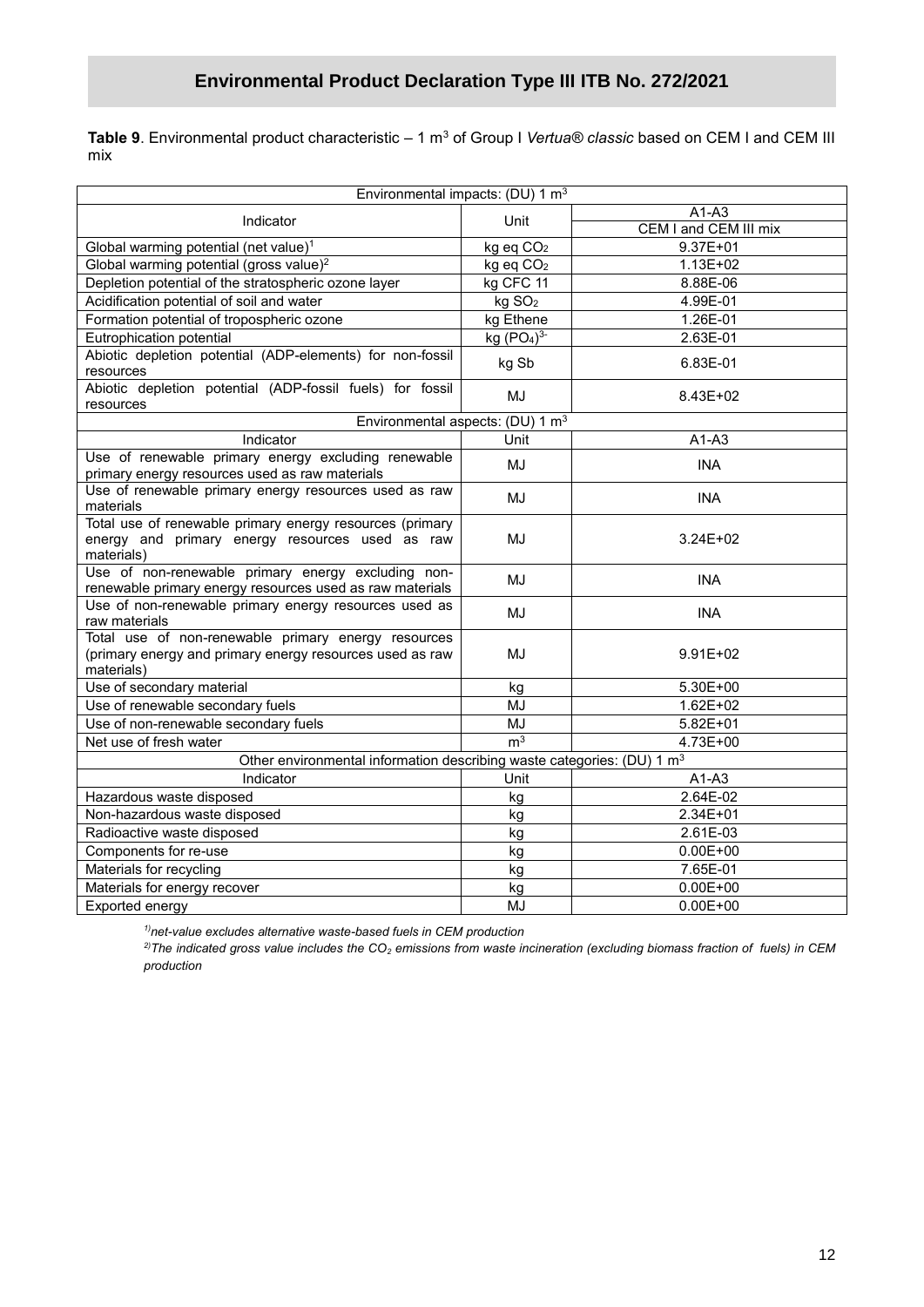**/2020 Table 10**. Environmental product characteristic –1 m<sup>3</sup> of Group II *Vertua® classic* based on CEM I and CEM III mix

| Environmental impacts: (DU) 1 m <sup>3</sup>                                                                                  |                       |                       |  |  |  |  |
|-------------------------------------------------------------------------------------------------------------------------------|-----------------------|-----------------------|--|--|--|--|
|                                                                                                                               |                       | $A1-A3$               |  |  |  |  |
| Indicator                                                                                                                     | Unit                  | CEM I and CEM III mix |  |  |  |  |
| Global warming potential (net value) <sup>1</sup>                                                                             | kg eq CO <sub>2</sub> | $1.13E + 02$          |  |  |  |  |
| Global warming potential (gross value) <sup>2</sup>                                                                           | kg eq CO <sub>2</sub> | 1.38E+02              |  |  |  |  |
| Depletion potential of the stratospheric ozone layer                                                                          | kg CFC 11             | 1.02E-05              |  |  |  |  |
| Acidification potential of soil and water                                                                                     | kg SO <sub>2</sub>    | 5.35E-01              |  |  |  |  |
| Formation potential of tropospheric ozone                                                                                     | kg Ethene             | 1.54E-01              |  |  |  |  |
| Eutrophication potential                                                                                                      | kg $(PO4)3$           | 2.70E-01              |  |  |  |  |
| Abiotic depletion potential (ADP-elements) for non-fossil<br>resources                                                        | kg Sb                 | 7.84E-01              |  |  |  |  |
| Abiotic depletion potential (ADP-fossil fuels) for fossil<br>resources                                                        | MJ                    | 8.76E+02              |  |  |  |  |
| Environmental aspects: (DU) 1 m <sup>3</sup>                                                                                  |                       |                       |  |  |  |  |
| Indicator                                                                                                                     | Unit                  | $A1-A3$               |  |  |  |  |
| Use of renewable primary energy excluding renewable<br>primary energy resources used as raw materials                         | MJ                    | <b>INA</b>            |  |  |  |  |
| Use of renewable primary energy resources used as raw<br>materials                                                            | MJ                    | <b>INA</b>            |  |  |  |  |
| Total use of renewable primary energy resources (primary<br>energy and primary energy resources used as raw<br>materials)     | MJ                    | 3.59E+02              |  |  |  |  |
| Use of non-renewable primary energy excluding non-<br>renewable primary energy resources used as raw materials                | MJ                    | <b>INA</b>            |  |  |  |  |
| Use of non-renewable primary energy resources used as<br>raw materials                                                        | MJ                    | <b>INA</b>            |  |  |  |  |
| Total use of non-renewable primary energy resources<br>(primary energy and primary energy resources used as raw<br>materials) | MJ                    | 9.93E+02              |  |  |  |  |
| Use of secondary material                                                                                                     | kg                    | 1.06E+01              |  |  |  |  |
| Use of renewable secondary fuels                                                                                              | MJ                    | 3.49E+02              |  |  |  |  |
| Use of non-renewable secondary fuels                                                                                          | <b>MJ</b>             | 1.47E+02              |  |  |  |  |
| Net use of fresh water                                                                                                        | m <sup>3</sup>        | 5.39E+00              |  |  |  |  |
| Other environmental information describing waste categories: (DU) 1 m <sup>3</sup>                                            |                       |                       |  |  |  |  |
| Indicator                                                                                                                     | Unit                  | $A1-A3$               |  |  |  |  |
| Hazardous waste disposed                                                                                                      | kg                    | 3.05E-02              |  |  |  |  |
| Non-hazardous waste disposed                                                                                                  | kg                    | 2.43E+01              |  |  |  |  |
| Radioactive waste disposed                                                                                                    | kg                    | 2.64E-03              |  |  |  |  |
| Components for re-use                                                                                                         | kg                    | $0.00E + 00$          |  |  |  |  |
| Materials for recycling                                                                                                       | kg                    | 9.84E-01              |  |  |  |  |
| Materials for energy recover                                                                                                  | kg                    | $0.00E + 00$          |  |  |  |  |
| Exported energy                                                                                                               | MJ                    | $0.00E + 00$          |  |  |  |  |

*1)net-value excludes alternative waste-based fuels in CEM production*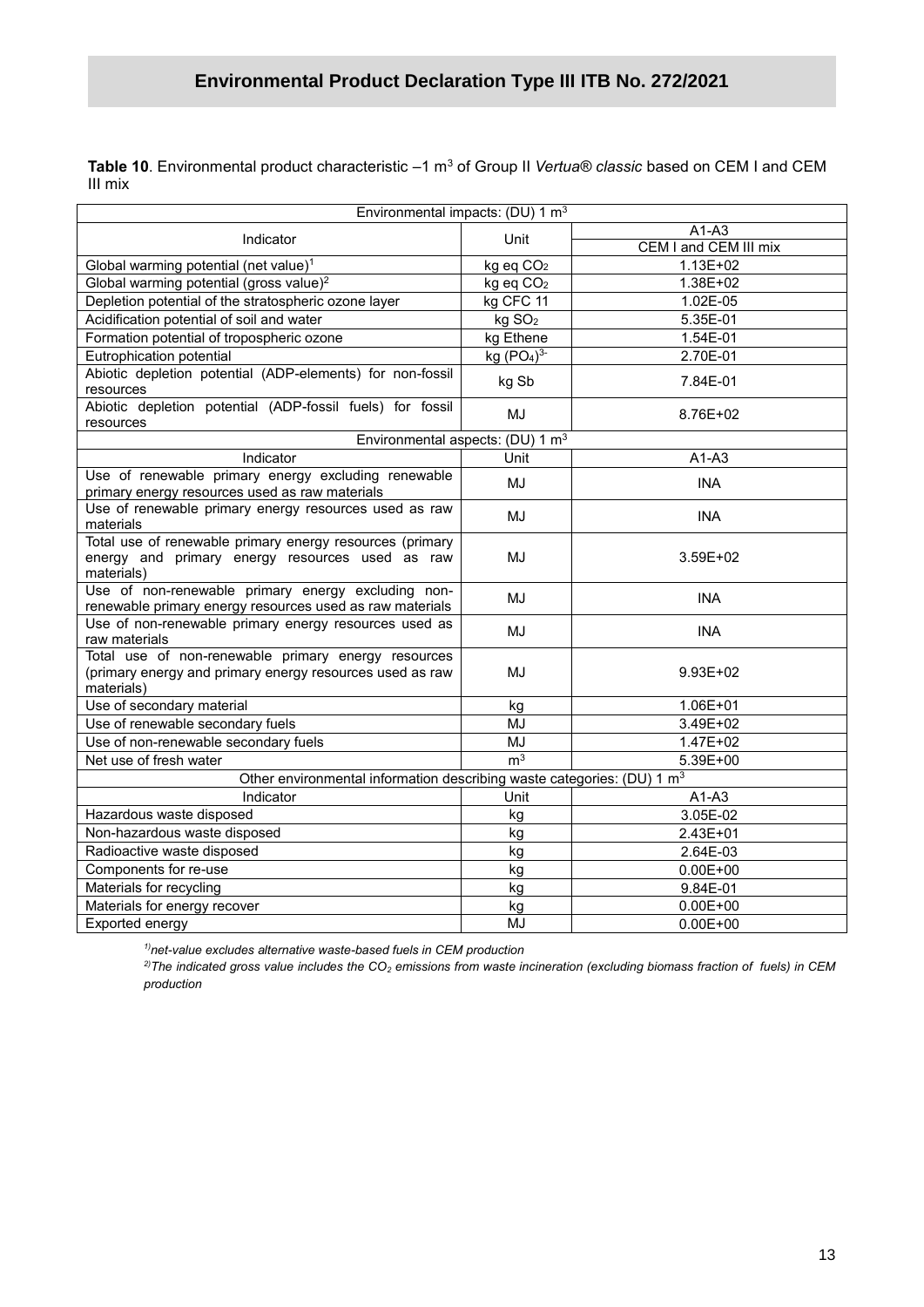**Table 11**. Environmental product characteristic – 1 m<sup>3</sup> of Group III *Vertua® classic* based on CEM I and CEM III mix

| Environmental impacts: (DU) 1 m <sup>3</sup>                                                                                  |                       |                       |  |  |  |
|-------------------------------------------------------------------------------------------------------------------------------|-----------------------|-----------------------|--|--|--|
|                                                                                                                               |                       | $A1-A3$               |  |  |  |
| Indicator                                                                                                                     | Unit                  | CEM I and CEM III mix |  |  |  |
| Global warming potential (net value) <sup>1</sup>                                                                             | kg eq CO <sub>2</sub> | $1.31E + 02$          |  |  |  |
| Global warming potential (gross value) <sup>2</sup>                                                                           | kg eq CO <sub>2</sub> | $1.61E + 02$          |  |  |  |
| Depletion potential of the stratospheric ozone layer                                                                          | kg CFC 11             | 1.12E-05              |  |  |  |
| Acidification potential of soil and water                                                                                     | kg SO <sub>2</sub>    | 5.50E-01              |  |  |  |
| Formation potential of tropospheric ozone                                                                                     | kg Ethene             | 1.81E-01              |  |  |  |
| Eutrophication potential                                                                                                      | kg $(PO4)3$           | 2.61E-01              |  |  |  |
| Abiotic depletion potential (ADP-elements) for non-fossil<br>resources                                                        | kg Sb                 | 8.66E-01              |  |  |  |
| Abiotic depletion potential (ADP-fossil fuels) for fossil                                                                     |                       |                       |  |  |  |
| resources                                                                                                                     | MJ                    | 8.69E+02              |  |  |  |
| Environmental aspects: (DU) 1 ton                                                                                             |                       |                       |  |  |  |
| Indicator                                                                                                                     | Unit                  | $A1-A3$               |  |  |  |
| Use of renewable primary energy excluding renewable<br>primary energy resources used as raw materials                         | MJ                    | <b>INA</b>            |  |  |  |
| Use of renewable primary energy resources used as raw<br>materials                                                            | MJ                    | <b>INA</b>            |  |  |  |
| Total use of renewable primary energy resources (primary<br>energy and primary energy resources used as raw<br>materials)     | MJ                    | 3.60E+02              |  |  |  |
| Use of non-renewable primary energy excluding non-<br>renewable primary energy resources used as raw materials                | MJ                    | <b>INA</b>            |  |  |  |
| Use of non-renewable primary energy resources used as<br>raw materials                                                        | MJ                    | <b>INA</b>            |  |  |  |
| Total use of non-renewable primary energy resources<br>(primary energy and primary energy resources used as raw<br>materials) | MJ                    | $9.82E + 02$          |  |  |  |
| Use of secondary material                                                                                                     | kg                    | 1.30E+01              |  |  |  |
| Use of renewable secondary fuels                                                                                              | MJ                    | 4.25E+02              |  |  |  |
| Use of non-renewable secondary fuels                                                                                          | MJ                    | 1.79E+02              |  |  |  |
| Net use of fresh water                                                                                                        | m <sup>3</sup>        | 5.49E+00              |  |  |  |
| Other environmental information describing waste categories: (DU) 1 ton                                                       |                       |                       |  |  |  |
| Indicator                                                                                                                     | Unit                  | $A1-A3$               |  |  |  |
| Hazardous waste disposed                                                                                                      | kg                    | 3.46E-02              |  |  |  |
| Non-hazardous waste disposed                                                                                                  | kg                    | 2.44E+01              |  |  |  |
| Radioactive waste disposed                                                                                                    | kg                    | 2.51E-03              |  |  |  |
| Components for re-use                                                                                                         | kg                    | $0.00E + 00$          |  |  |  |
| Materials for recycling                                                                                                       | kg                    | 1.20E+00              |  |  |  |
| Materials for energy recover                                                                                                  | kg                    | $0.00E + 00$          |  |  |  |
| Exported energy                                                                                                               | MJ                    | $0.00E + 00$          |  |  |  |

*1)net-value excludes alternative waste-based fuels in CEM production*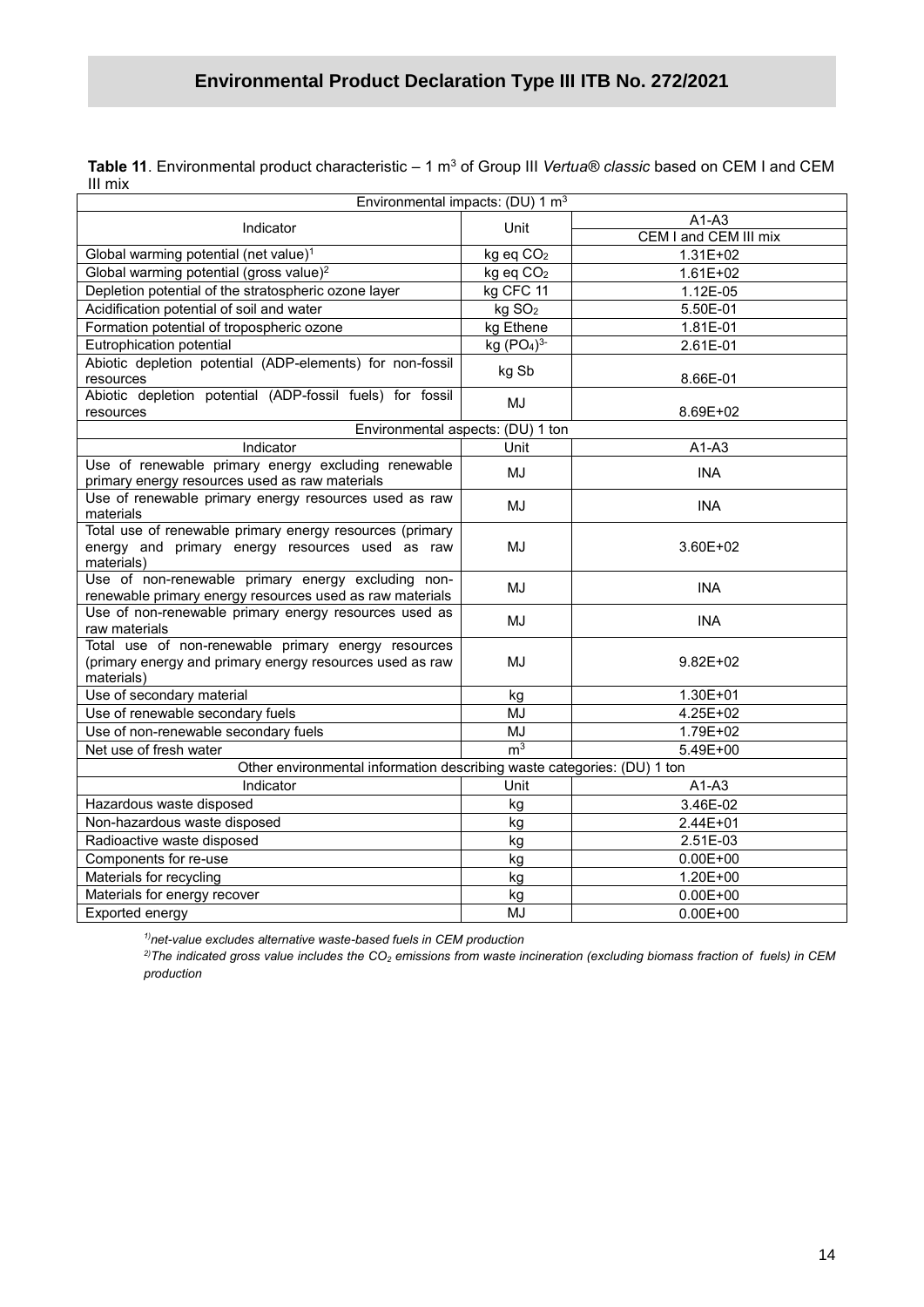Table 12. Environmental product characteristic – 1 m<sup>3</sup> of Group IV Vertua® classic based on CEM I and CEM III mix

| Environmental impacts: (DU) 1 m <sup>3</sup>                                                                                  |                                    |                       |
|-------------------------------------------------------------------------------------------------------------------------------|------------------------------------|-----------------------|
| Indicator                                                                                                                     |                                    | $A1-A3$               |
|                                                                                                                               | Unit                               | CEM I and CEM III mix |
| Global warming potential (net value) <sup>1</sup>                                                                             | kg eq CO <sub>2</sub>              | 1.49E+02              |
| Global warming potential (gross value) <sup>2</sup>                                                                           | kg eq CO <sub>2</sub>              | $1.85E + 02$          |
| Depletion potential of the stratospheric ozone layer                                                                          | kg CFC 11                          | 1.24E-05              |
| Acidification potential of soil and water                                                                                     | kg SO <sub>2</sub>                 | 5.77E-01              |
| Formation potential of tropospheric ozone                                                                                     | kg Ethene                          | 2.06E-01              |
| Eutrophication potential                                                                                                      | kg (PO <sub>4</sub> ) <sup>3</sup> | 2.62E-01              |
| Abiotic depletion potential (ADP-elements) for non-fossil<br>resources                                                        | kg Sb                              | 9.55E-01              |
| Abiotic depletion potential (ADP-fossil fuels) for fossil<br>resources                                                        | MJ                                 | 8.81E+02              |
| Environmental aspects: (DU) 1 m <sup>3</sup>                                                                                  |                                    |                       |
| Indicator                                                                                                                     | Unit                               | $A1-A3$               |
| Use of renewable primary energy excluding renewable<br>primary energy resources used as raw materials                         | MJ                                 | <b>INA</b>            |
| Use of renewable primary energy resources used as raw<br>materials                                                            | MJ                                 | <b>INA</b>            |
| Total use of renewable primary energy resources (primary<br>energy and primary energy resources used as raw<br>materials)     | MJ                                 | 3.72E+02              |
| Use of non-renewable primary energy excluding non-<br>renewable primary energy resources used as raw materials                | MJ                                 | <b>INA</b>            |
| Use of non-renewable primary energy resources used as<br>raw materials                                                        | MJ                                 | <b>INA</b>            |
| Total use of non-renewable primary energy resources<br>(primary energy and primary energy resources used as raw<br>materials) | MJ                                 | $9.93E + 02$          |
| Use of secondary material                                                                                                     | kg                                 | 1.53E+01              |
| Use of renewable secondary fuels                                                                                              | MJ                                 | $5.02E + 02$          |
| Use of non-renewable secondary fuels                                                                                          | MJ                                 | $2.12E + 02$          |
| Net use of fresh water                                                                                                        | m <sup>3</sup>                     | 5.76E+00              |
| Other environmental information describing waste categories: (DU) 1 m <sup>3</sup>                                            |                                    |                       |
| Indicator                                                                                                                     | Unit                               | $A1-A3$               |
| Hazardous waste disposed                                                                                                      | kg                                 | 3.83E-02              |
| Non-hazardous waste disposed                                                                                                  | kg                                 | 2.50E+01              |
| Radioactive waste disposed                                                                                                    | kg                                 | 2.47E-03              |
| Components for re-use                                                                                                         | kg                                 | $0.00E + 00$          |
| Materials for recycling                                                                                                       | kg                                 | $1.42E + 00$          |
| Materials for energy recover                                                                                                  | kg                                 | $0.00E + 00$          |
| Exported energy                                                                                                               | MJ                                 | $0.00E + 00$          |

*1)net-value excludes alternative waste-based fuels in CEM production*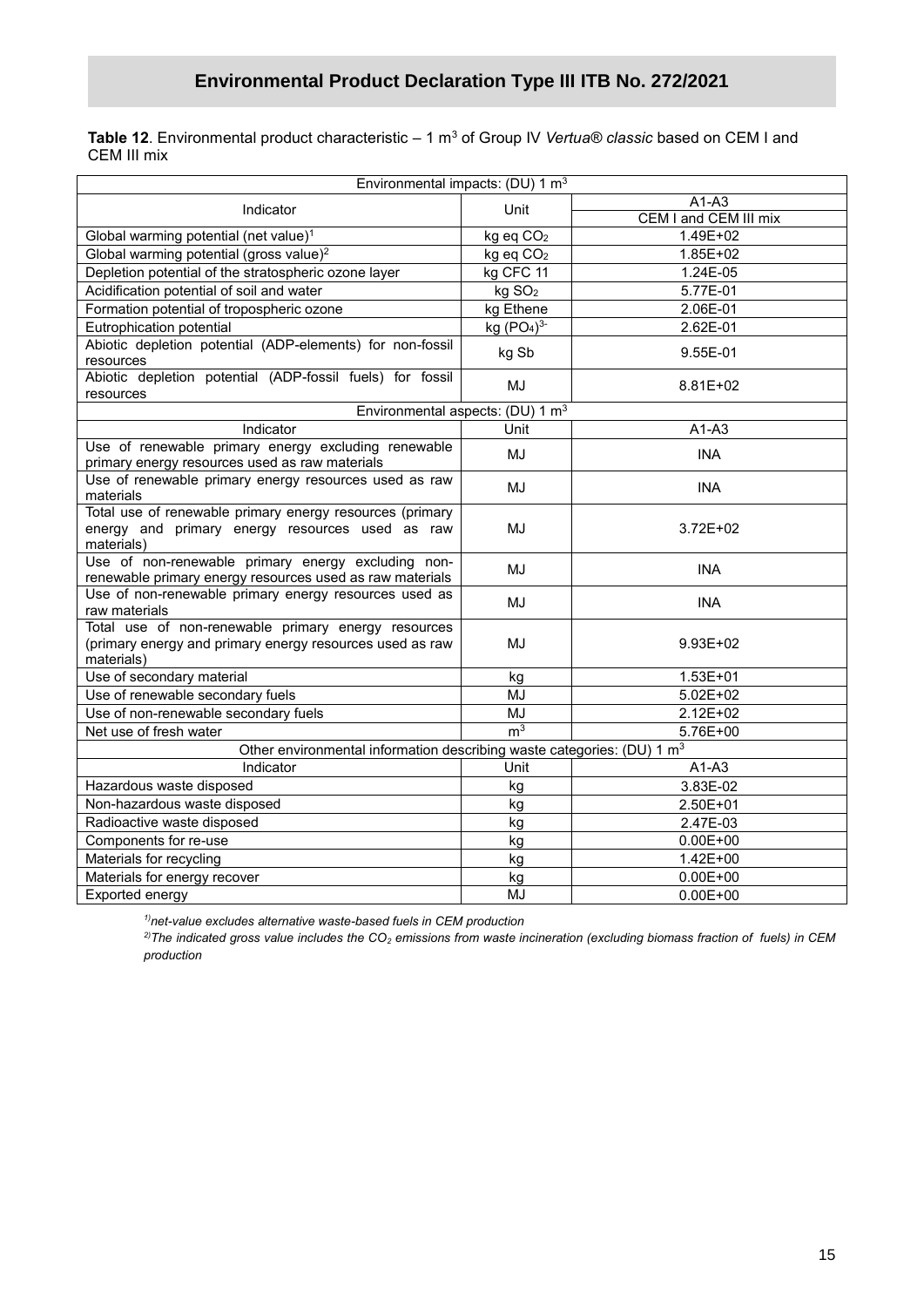**Table 13**. Environmental product characteristic – 1 m<sup>3</sup> of Group V *Vertua® classic* based on CEM I and CEM III mix

| Environmental impacts: (DU) 1 m <sup>3</sup>                                                                                  |                       |                       |
|-------------------------------------------------------------------------------------------------------------------------------|-----------------------|-----------------------|
| Indicator                                                                                                                     |                       | $A1-A3$               |
|                                                                                                                               | Unit                  | CEM I and CEM III mix |
| Global warming potential (net value) <sup>1</sup>                                                                             | kg eq CO <sub>2</sub> | 1.69E+02              |
| Global warming potential (gross value) <sup>2</sup>                                                                           | kg eq CO <sub>2</sub> | 2.10E+02              |
| Depletion potential of the stratospheric ozone layer                                                                          | kg CFC 11             | 1.40E-05              |
| Acidification potential of soil and water                                                                                     | kg SO <sub>2</sub>    | 6.35E-01              |
| Formation potential of tropospheric ozone                                                                                     | kg Ethene             | 2.34E-01              |
| Eutrophication potential                                                                                                      | kg $(PO4)3$           | 2.84E-01              |
| Abiotic depletion potential (ADP-elements) for non-fossil<br>resources                                                        | kg Sb                 | 1.08E+00              |
| Abiotic depletion potential (ADP-fossil fuels) for fossil<br>resources                                                        | MJ                    | $9.55E + 02$          |
| Environmental aspects: (DU) 1 m <sup>3</sup>                                                                                  |                       |                       |
| Indicator                                                                                                                     | Unit                  | $A1-A3$               |
| Use of renewable primary energy excluding renewable<br>primary energy resources used as raw materials                         | MJ                    | <b>INA</b>            |
| Use of renewable primary energy resources used as raw<br>materials                                                            | MJ                    | <b>INA</b>            |
| Total use of renewable primary energy resources (primary<br>energy and primary energy resources used as raw<br>materials)     | MJ                    | 4.10E+02              |
| Use of non-renewable primary energy excluding non-<br>renewable primary energy resources used as raw materials                | MJ                    | <b>INA</b>            |
| Use of non-renewable primary energy resources used as<br>raw materials                                                        | MJ                    | <b>INA</b>            |
| Total use of non-renewable primary energy resources<br>(primary energy and primary energy resources used as raw<br>materials) | MJ                    | 1.08E+03              |
| Use of secondary material                                                                                                     | kg                    | $1.77E + 01$          |
| Use of renewable secondary fuels                                                                                              | MJ                    | 5.78E+02              |
| Use of non-renewable secondary fuels                                                                                          | MJ                    | 2.44E+02              |
| Net use of fresh water                                                                                                        | m <sup>3</sup>        | 6.35E+00              |
| Other environmental information describing waste categories: (DU) 1 m <sup>3</sup>                                            |                       |                       |
| Indicator                                                                                                                     | Unit                  | $A1-A3$               |
| Hazardous waste disposed                                                                                                      | kq                    | 4.24E-02              |
| Non-hazardous waste disposed                                                                                                  | kg                    | 2.65E+01              |
| Radioactive waste disposed                                                                                                    | kg                    | 2.68E-03              |
| Components for re-use                                                                                                         | kg                    | $0.00E + 00$          |
| Materials for recycling                                                                                                       | kg                    | $1.64E + 00$          |
| Materials for energy recover                                                                                                  | kg                    | $0.00E + 00$          |
| Exported energy                                                                                                               | MJ                    | $0.00E + 00$          |

*1)net-value excludes alternative waste-based fuels in CEM production*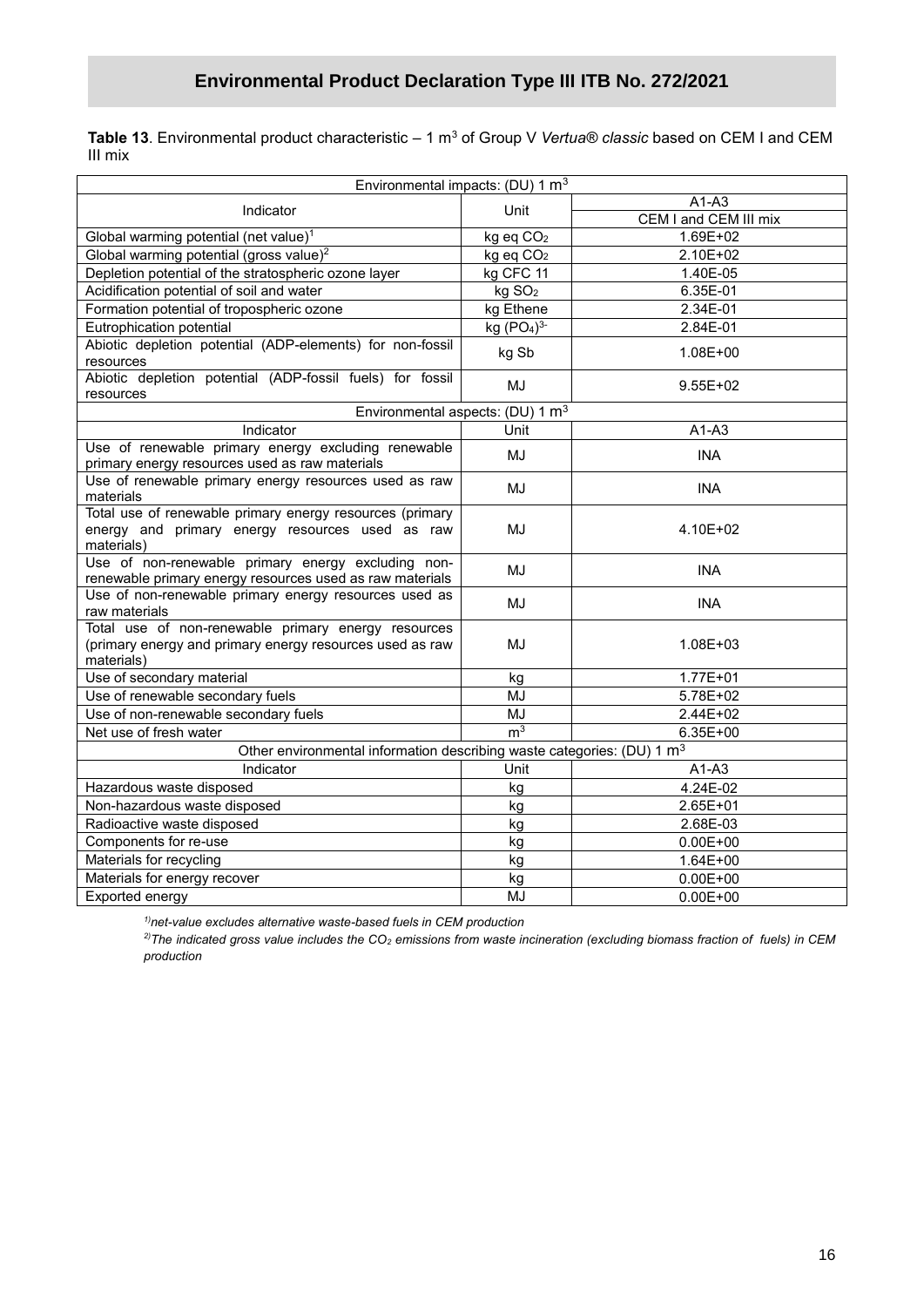Table 14. Environmental product characteristic – 1 m<sup>3</sup> of Group VI Vertua® classic based on CEM I and CEM III mix

| Environmental impacts: (DU) 1 m <sup>3</sup>                                                                                  |                       |                       |
|-------------------------------------------------------------------------------------------------------------------------------|-----------------------|-----------------------|
| Indicator                                                                                                                     |                       | $A1-A3$               |
|                                                                                                                               | Unit                  | CEM I and CEM III mix |
| Global warming potential (net value) <sup>1</sup>                                                                             | kg eq CO <sub>2</sub> | 1.87E+02              |
| Global warming potential (gross value) <sup>2</sup>                                                                           | kg eq CO <sub>2</sub> | 2.34E+02              |
| Depletion potential of the stratospheric ozone layer                                                                          | kg CFC 11             | 1.52E-05              |
| Acidification potential of soil and water                                                                                     | kg SO <sub>2</sub>    | 6.67E-01              |
| Formation potential of tropospheric ozone                                                                                     | kg Ethene             | 2.61E-01              |
| Eutrophication potential                                                                                                      | kg $(PO4)3$           | 2.88E-01              |
| Abiotic depletion potential (ADP-elements) for non-fossil<br>resources                                                        | kg Sb                 | $1.17E + 00$          |
| Abiotic depletion potential (ADP-fossil fuels) for fossil<br>resources                                                        | MJ                    | 9.80E+02              |
| Environmental aspects: (DU) 1 m <sup>3</sup>                                                                                  |                       |                       |
| Indicator                                                                                                                     | Unit                  | $A1-A3$               |
| Use of renewable primary energy excluding renewable<br>primary energy resources used as raw materials                         | MJ                    | <b>INA</b>            |
| Use of renewable primary energy resources used as raw<br>materials                                                            | MJ                    | <b>INA</b>            |
| Total use of renewable primary energy resources (primary<br>energy and primary energy resources used as raw<br>materials)     | MJ                    | 4.25E+02              |
| Use of non-renewable primary energy excluding non-<br>renewable primary energy resources used as raw materials                | MJ                    | <b>INA</b>            |
| Use of non-renewable primary energy resources used as<br>raw materials                                                        | MJ                    | <b>INA</b>            |
| Total use of non-renewable primary energy resources<br>(primary energy and primary energy resources used as raw<br>materials) | MJ                    | 1.10E+03              |
| Use of secondary material                                                                                                     | kg                    | 2.01E+01              |
| Use of renewable secondary fuels                                                                                              | MJ                    | $6.55E + 02$          |
| Use of non-renewable secondary fuels                                                                                          | MJ                    | 2.77E+02              |
| Net use of fresh water                                                                                                        | m <sup>3</sup>        | 6.66E+00              |
| Other environmental information describing waste categories: (DU) 1 m <sup>3</sup>                                            |                       |                       |
| Indicator                                                                                                                     | Unit                  | $A1-A3$               |
| Hazardous waste disposed                                                                                                      | kg                    | 4.65E-02              |
| Non-hazardous waste disposed                                                                                                  | kg                    | 2.73E+01              |
| Radioactive waste disposed                                                                                                    | kg                    | 2.68E-03              |
| Components for re-use                                                                                                         | kg                    | $0.00E + 00$          |
| Materials for recycling                                                                                                       | kg                    | 1.86E+00              |
| Materials for energy recover                                                                                                  | kg                    | $0.00E + 00$          |
| Exported energy                                                                                                               | MJ                    | $0.00E + 00$          |

*1)net-value excludes alternative waste-based fuels in CEM production*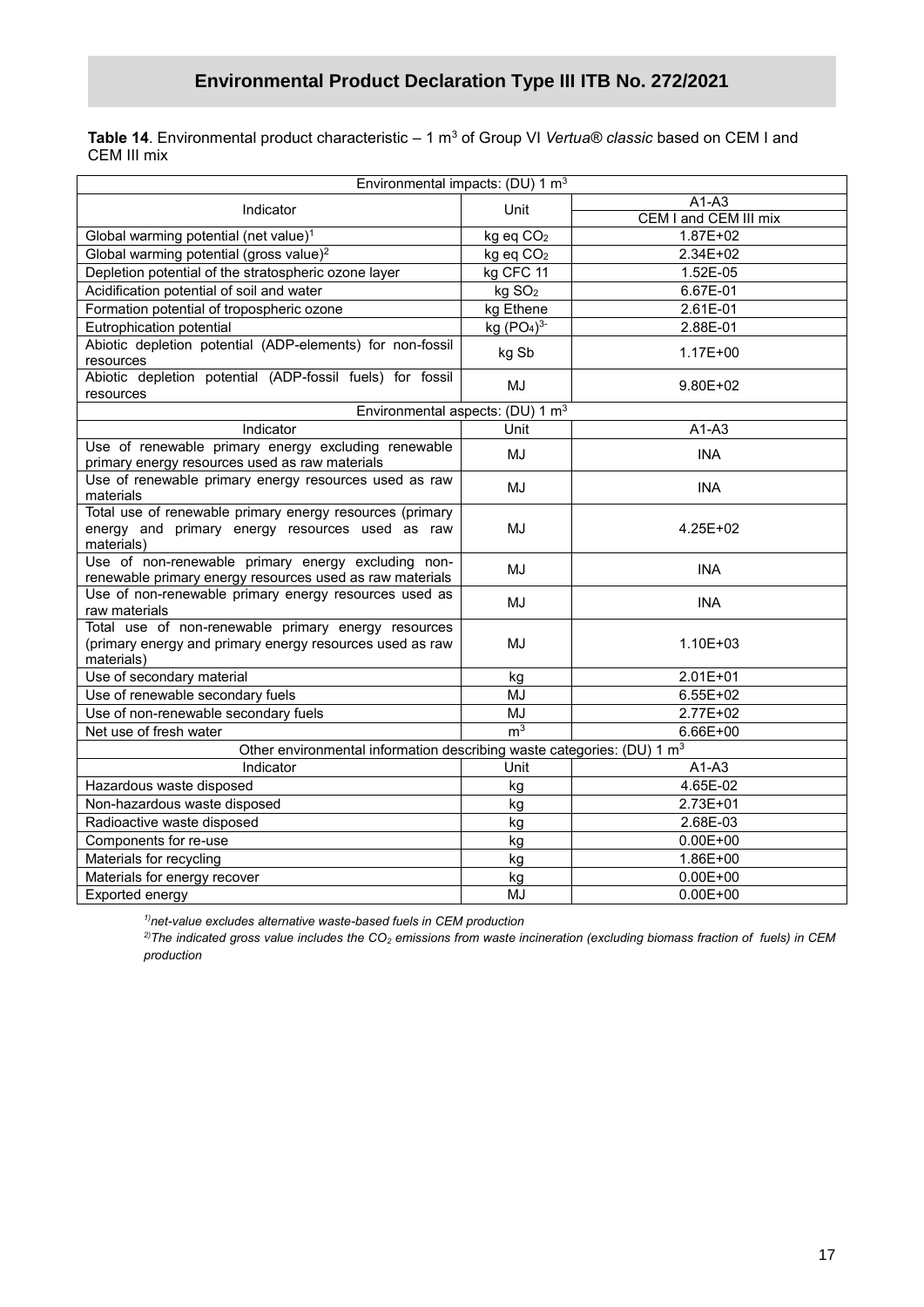#### **RESULTS INTERPRETATION**

**/2020** footprint of cement used (80% to 90%). The rest 10-20% of the impact depends on the environmental footprint The environmental impact of concrete production of a given class is mainly dependent on the environmental of the aggregates, transport and the plant's energy use. The impact of production is mainly influenced by the following factors: content of clinker in the product mix, share of alternative fuels in clinker production (80-90%), specific process emission of clinker production, electricity (100% wind electricity – clinker production) used. The gross value of eq. CO<sub>2</sub> emissions (EN 15804/ISO 14067 based method) for assessed concrete production by CEMEX in Poland is 49-102 kg of CO<sub>2</sub>/ton concrete (group I to class VI). The net value of eq. CO<sub>2</sub> emissions excluding impact of alternative waste-based fuels is 31-81 kg of CO<sub>2</sub>/ton of concrete (class I to class VI). Abiotic depletion potential (ADP-fossil fuels) for fossil resources in worst case - concrete class VI is 426 MJ/ton.

#### **VERIFICATION**

The process of verification of this EPD was in accordance with ISO 14025 and ISO 21930. After verification this EPD is valid for a 5-year-period. EPD does not have to be recalculated after 5 years if the underlying data have not changed significantly.

| The basis for LCA analysis was EN 15804 and ITB PCR A                                            |  |  |  |
|--------------------------------------------------------------------------------------------------|--|--|--|
| Independent verification corresponding to ISO 14025 (subclause 8.1.3.)                           |  |  |  |
| $\sqrt{x}$ external<br>internal                                                                  |  |  |  |
|                                                                                                  |  |  |  |
| External verification of EPD: Ph.D. Eng. Halina Prejzner                                         |  |  |  |
| LCA \ LCI audit and input data verification: Ph.D. D.Sc. Eng. Michał Piasecki. m.piasecki@itb.pl |  |  |  |
| Verification of LCA: Ph.D. Eng. Justyna Tomaszewska. j.tomaszewska@itb.pl                        |  |  |  |

The purpose of this EPD is to provide the basis for assessing buildings and other construction works. A comparison of EPD data is only meaningful if all the data sets compared were developed according to EN 15804 and the product-specific performance characteristics and its impacts on the construction works are taken into account.

#### **Normative references**

- ITB PCR A General Product Category Rules for Construction Products
- EN 206: Concrete. Specification-performance -production and conformity (with amendments)
- EN 197-1:2011: Cement part 1: Composition. specifications and conformity criteria for
- common cements
- PN-EN ISO 14025:2010 Environmental labels and declarations. Type III environmental declarations. Principles and procedures2.
- PN-EN 15804 Sustainability of construction works Environmental product declarations Core rules for the product category of construction products.
- PN-EN 16908:2017-02 Cement and building lime. Environmental product declarations. Product category rules complementary to EN 158044.
- PN-EN ISO 14040:2009 Environmental management Life cycle assessment Principles and framework
- ECRA (European Cement Research Academy) Background report "TR-ECRA 0181/2014 Environmental Product Declarations for representative European cements "